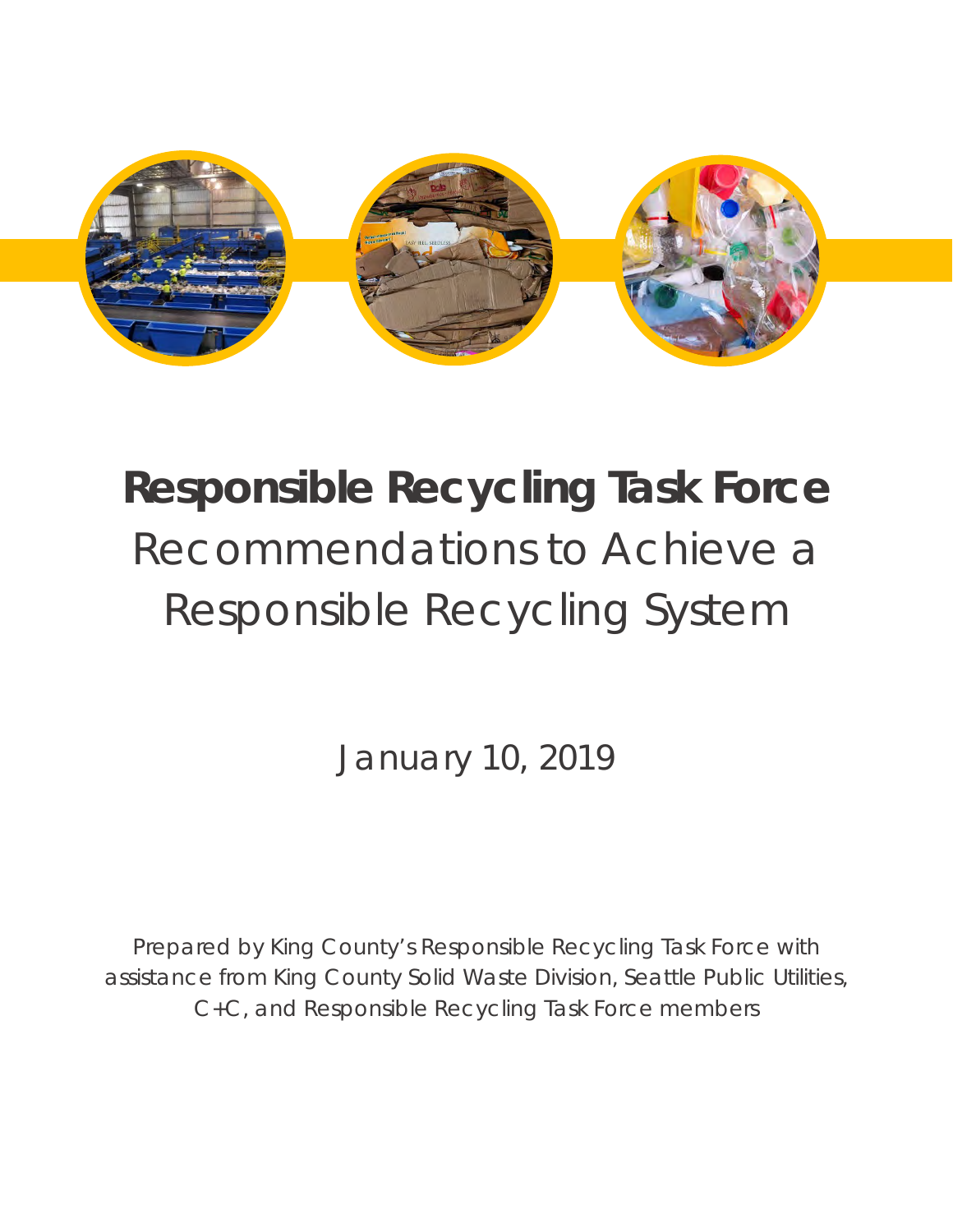#### **Responsible Recycling Task Force**

Final Recommendations Transmittal Letter January 10, 2019

Dear SWAC and MSWMAC Members:

The Responsible Recycling Task Force is pleased to submit the attached report: *Recommendations to Achieve a Responsible Recycling System.* This report is the compilation of a 10-month planning process that included representatives from solid waste management companies, the King County Solid Waste Division, Seattle Public Utilities, the cities in King County, and other stakeholders.

Over the course of our meetings the Task Force learned from experts in the recycling industry about:

- The problems associated with exporting our recycling materials for sorting and processing.
- New, unique, and successful recycling programs in other states and countries.
- Cutting edge processing technologies such as chemical recycling.
- The importance of good packaging design and policies to stimulate demand for recyclable materials.

In addition, we explored alternative financing mechanisms to create a sustainable funding source so that recycling programs would not be dependent on the market value of the materials alone.

Prepared with this knowledge, the Task Force engaged in honest, open-minded, and constructive discussions that resulted in recommendations that will ensure the short- and long-term success of the recycling industry. The Task Force agreed unanimously that the region must create a Responsible Recycling system that takes into consideration the environmental and societal impacts of our choices for recycling the materials generated here in King County.

A Responsible Recycling system requires that we take responsibility for the materials we generate throughout their lifecycle and commit to change local and statewide policies in ways that create a framework within which Responsible Recycling can thrive. It requires that we create demand for recycled materials, make investments in local sorting and processing infrastructure, strive to harmonize recycling programs and messaging, and make a commitment to work with new partners, including brand owners, at all stages of the supply chain to help solve the problem.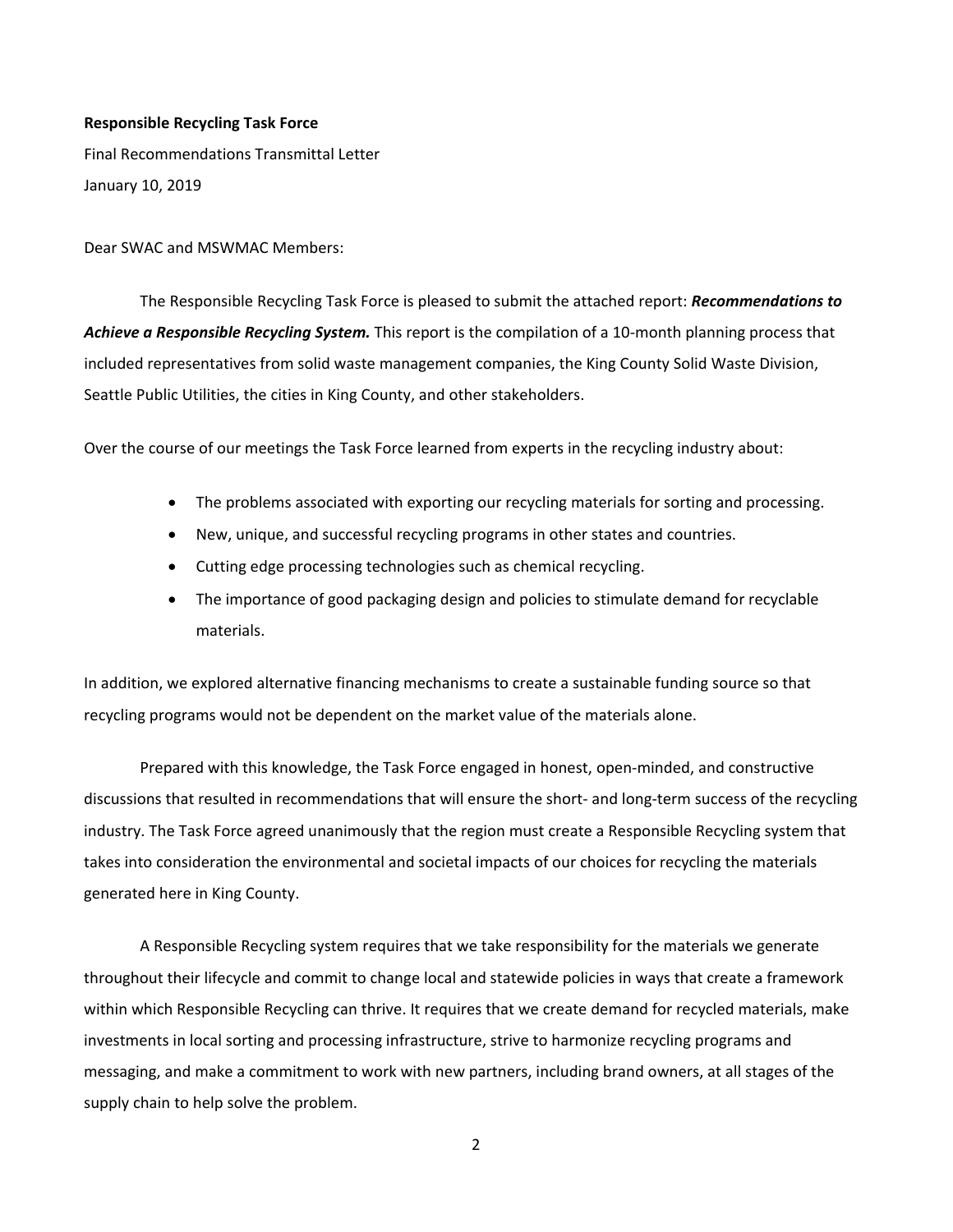We are proud of the effort that went into the development of and the resulting recommendations. We hope that you will agree with them and help us to create a Responsible Recycling system in King County and beyond.

Regards,

The Responsible Recycling Task Force

*(members listed in Appendix A)*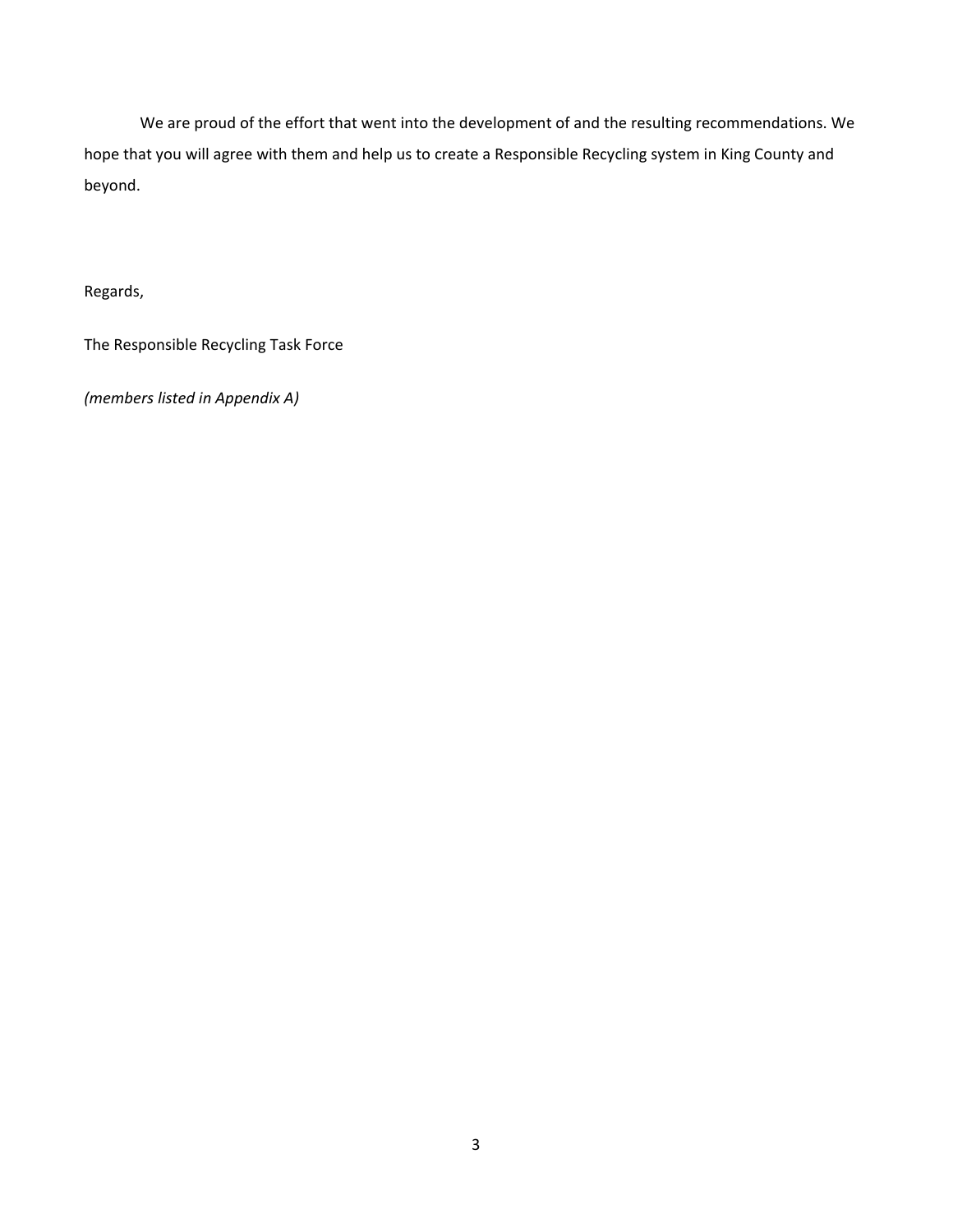# Table of Contents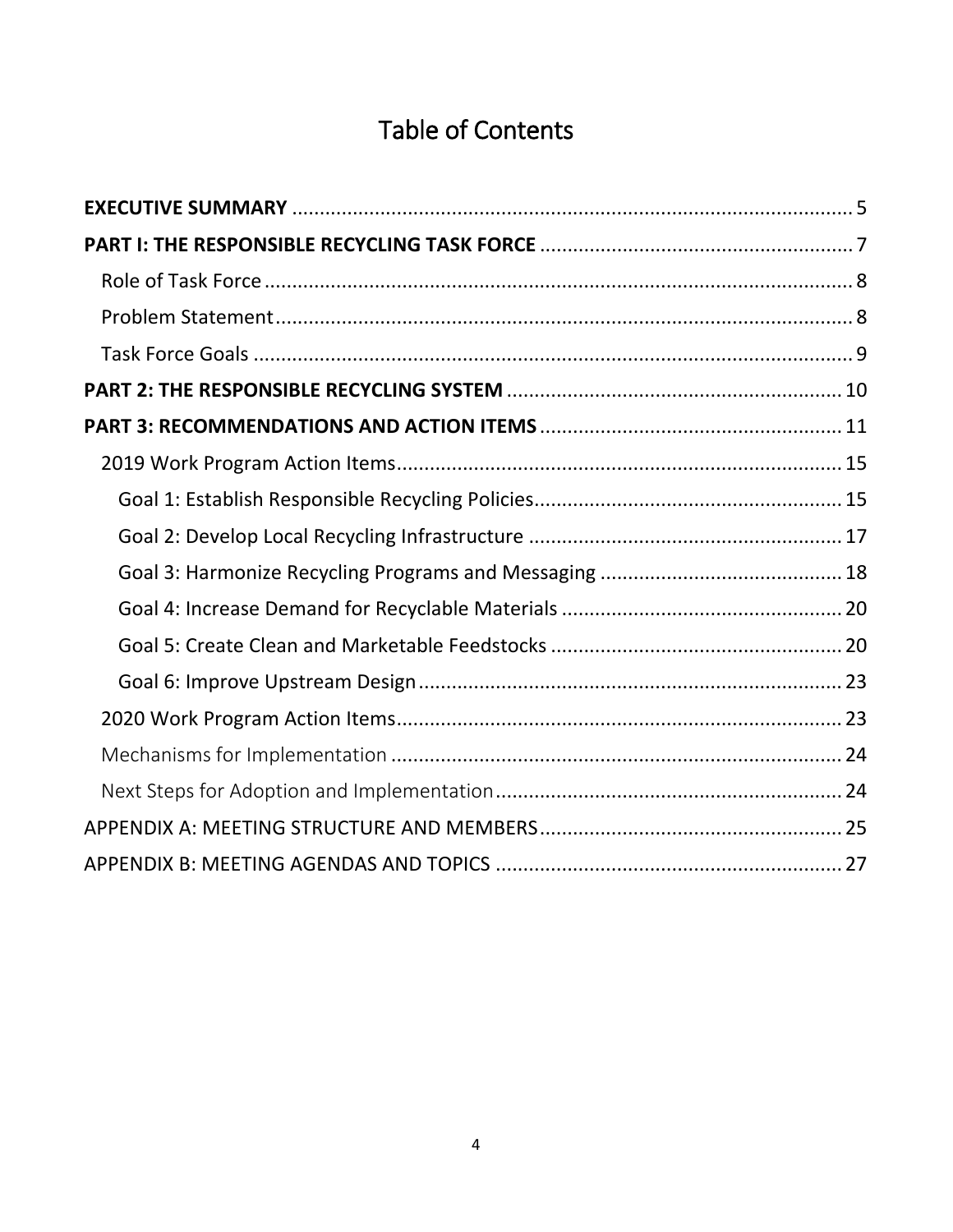

## Responsible Recycling Task Force

Recommendations to Achieve a Responsible Recycling System

*January 10, 2019*

## Executive Summary

<span id="page-4-0"></span>People in our region value recycling because they understand that it is an investment in a sustainable future – but recycling as we know it is under duress.

Issues with contamination, vulnerability of markets for recycled materials, a lack of local infrastructure, and the historic assumption that recycling should pay for itself, have created an urgent dilemma that needs to be addressed. We believe the answer lies in taking a step back to look at the entire system, then making changes to create a Responsible Recycling system for the materials we generate.

Responsible Recycling is a philosophy that ensures we take responsibility for the waste and recyclables we generate so that they are sorted, processed, and if necessary, disposed in a responsible manner. It ensures that our recycled materials do not cause harm here or elsewhere, including other countries. It also motivates producers and consumers to reduce wasteful packaging and products and increase the use of recycled and recyclable materials. Responsible Recycling is not going to be easy. It is not going to be free. It will require significant changes in our recycling systems and infrastructure. However, it is the right thing to do to conserve valuable resources, minimize impacts from global warming, and secure a sustainable future.

Over 10 months of work, the Responsible Recycling Task Force tackled the question of how our region should move forward in solving immediate problems while also mapping a path for long-term solutions. The Task Force recommendations are as follows:

- 1. Establish Responsible Recycling Policies: System level changes are needed to solve this problem. Our region should support, create, and advocate for policies that establish a statewide system of responsible recycling. *A comprehensive statewide stewardship policy approach was prioritized as the most important action for achieving responsible recycling success long-term.*
- 2. Develop Local Recycling Infrastructure: Domestic infrastructure is lacking and is a necessary part of the solution. *Local recycling infrastructure is a win-win-win for the region by building recycling system resiliency, creating local jobs, and minimizing greenhouse gas emissions.*
- 3. Harmonize Recycling Programs and Messaging: Consumer confusion drives contamination. *All regional curbside programs should use consistent messaging about what is accepted in the curbside recycling container.*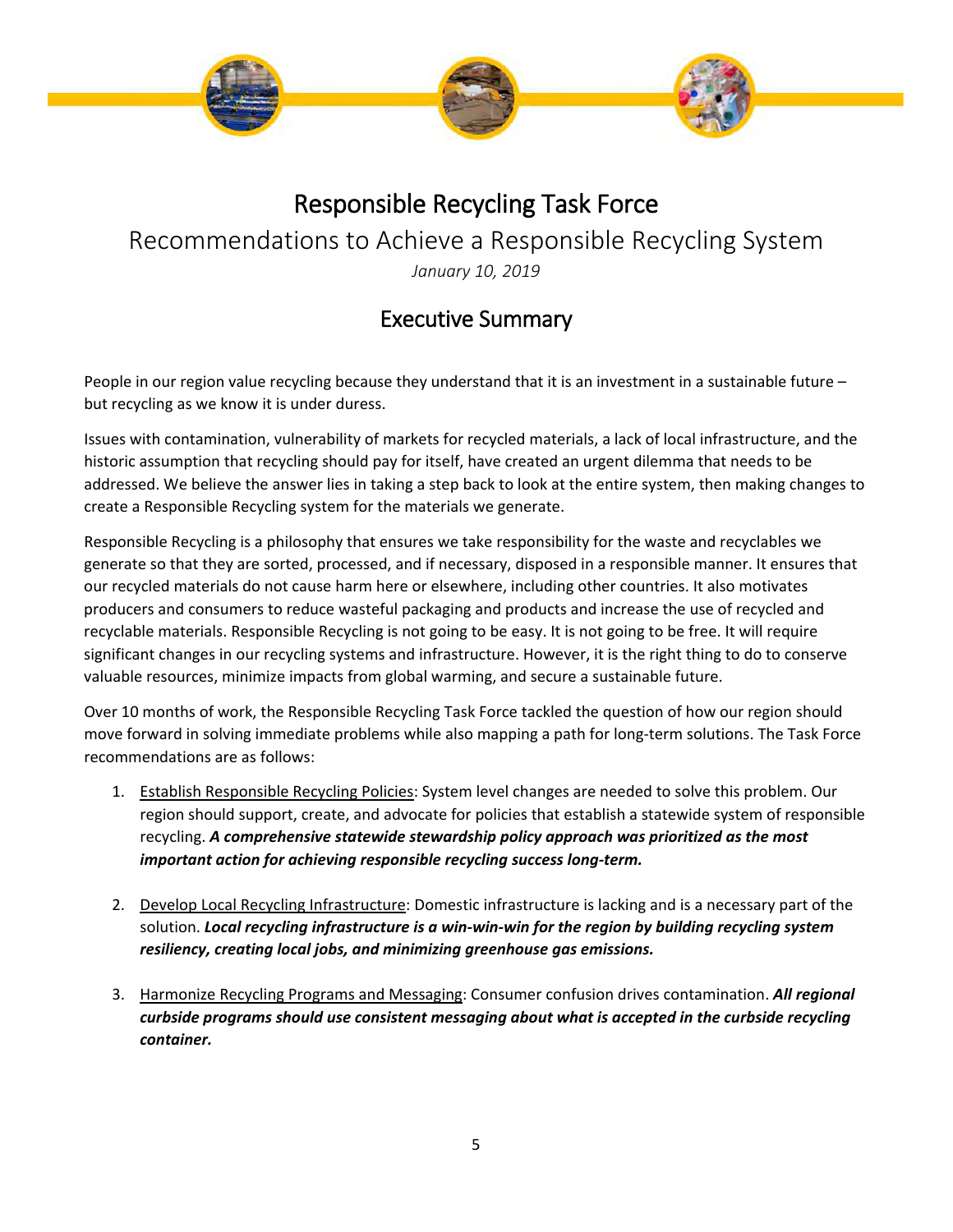- 4. Increase Demand for Recycled Materials: The materials we collect for recycling must have end markets. *Our region should create demand for recycled-content products through legislation, procurement ordinances, and working with local companies to buy recycled.*
- 5. Create Clean and Marketable Feedstocks: We cannot allow recycled materials generated in our region to contribute to environmental pollution or endanger human health and safety at home or elsewhere, including other countries. *We need to develop policies that ensure materials are clean and suitable for reprocessing before being exported*.
- 6. Improve Upstream Design: Changes in package design are creating many of the challenges with contamination in our recycling system. *Local government should partner locally and nationally to encourage design-for-recycling and use of recycled materials in products and packaging.*

**Action is needed to move forward.** The role of this report is to give decision-makers both guidance on the philosophy of Responsible Recycling as well as specific steps that can be taken to adapt our recycling system. We hope the recommendations are useful and ultimately embraced and implemented.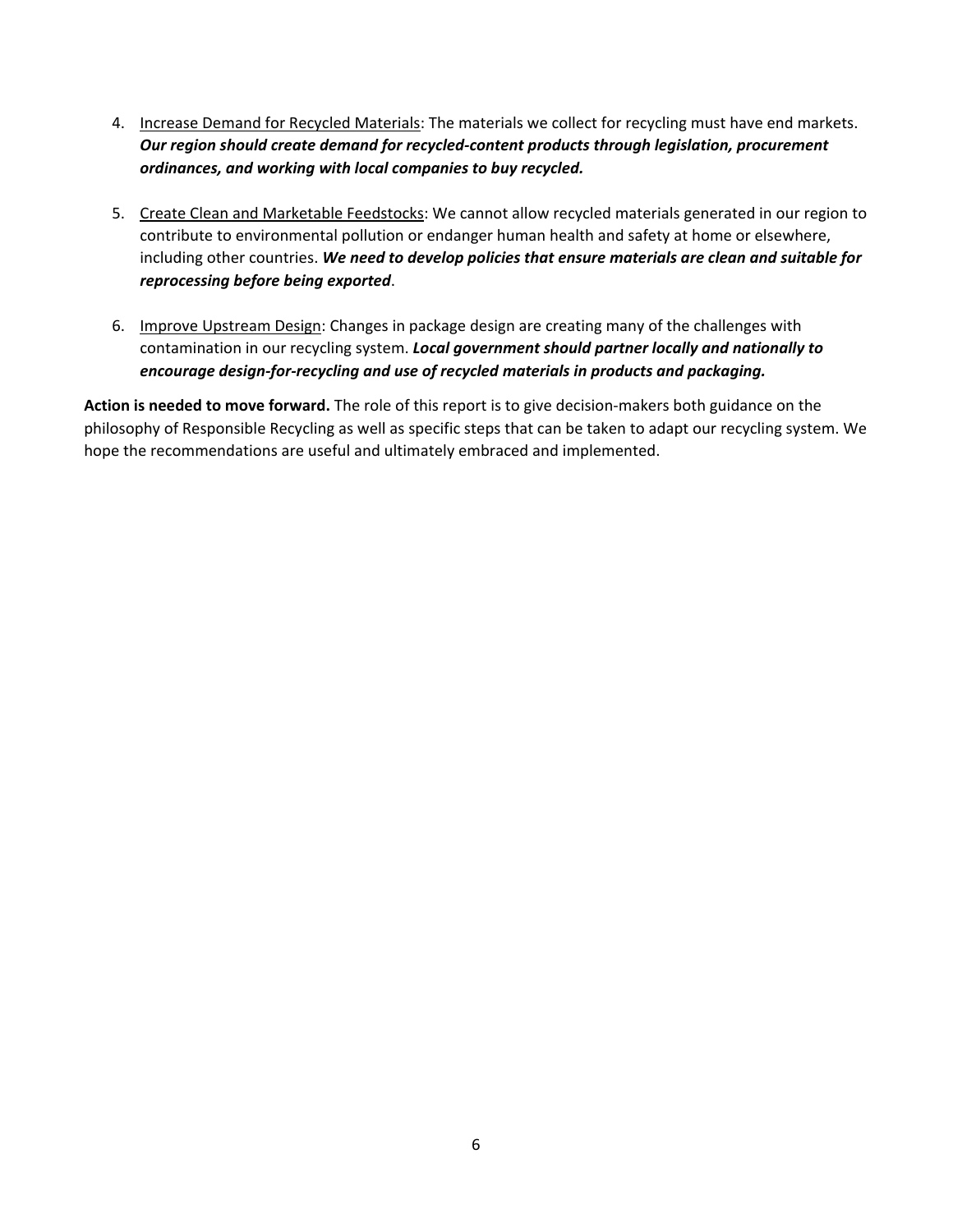## <span id="page-6-0"></span>PART I: THE RESPONSIBLE RECYCLING TASK FORCE

In January 2018, China implemented a policy called the "National Sword" that banned the importation of mixed paper (including newspaper), cardboard, and all scrap plastic. They also enacted a stringent 0.5% contaminant limit for other recyclables that essentially eliminated the primary market for these recyclable materials. In March of 2018, aspects of China's National Sword policy were named Blue Sky 2018. Blue Sky refers to the actions taken by China's General Administration of Customs from March through December of 2018 to prevent the illegal import of scrap materials banned by the National Sword policy including the crack down on falsified import documents. $<sup>1</sup>$  $<sup>1</sup>$  $<sup>1</sup>$ </sup>

As a result of these policies, there is a global oversupply of these materials and commodity prices have fallen dramatically. Of the export markets that still exist, many have adopted similar contamination limits causing an increase in sorting and processing costs to meet these limits on contamination. In addition, there are very limited domestic markets for mixed paper and mixed plastics.

In response, King County's [Solid Waste Advisory Committee](https://kingcounty.gov/depts/dnrp/solid-waste/about/advisory-committees/swac.aspx)  [\(SWAC\)](https://kingcounty.gov/depts/dnrp/solid-waste/about/advisory-committees/swac.aspx) and [Metropolitan Solid Waste Management Advisory Committee](https://kingcounty.gov/depts/dnrp/solid-waste/about/advisory-committees/mswmac.aspx)  [\(MSWMAC\)](https://kingcounty.gov/depts/dnrp/solid-waste/about/advisory-committees/mswmac.aspx) formed the Responsible Recycling Task Force (RRTF) in April of 2018 to address the changes caused by National Sword and to develop a coordinated approach to improving recycling in the region. The task force consisted of representatives from the King County Solid Waste Division, the City of Seattle, cities in King County, solid waste management companies, and other stakeholders.



 $\overline{\phantom{a}}$ 

*Figure 1. China Sword Local Impacts - Combined Tonnage from King County and Seattle[2](#page-6-2)*

#### **The following terminology is utilized throughout the report and recommendations:**

**Sorting:** The process of taking mixed recyclable materials and separating them into specific commodities that can be sent to a processor. For the commingled recycling system, sorting takes place at a Materials Recovery Facility (MRF).

**Reprocessing:** The process after material sorting whereby sorted materials are transformed into a refined state, such as resin-specific plastic flakes or pellets, prior to being remanufactured into a new product.

**Domestic:** The United States or Canada.

**Region:** King County, Western Washington, and Washington State.

**Short-term:** Actions that could be accomplished within 1 year of publication of this report.

**Mid-term:** Actions that could be accomplished within 2-3 years of start date.

**Long-term:** Actions that could be accomplished within 4+ years of start date.

<span id="page-6-1"></span><sup>&</sup>lt;sup>1</sup> Colin Staub, "Chinese customs enforcement ramps up with Blue Sky 2018,[" https://resource-recycling.com/recycling/2018/03/13/chinese](https://resource-recycling.com/recycling/2018/03/13/chinese-customs-enforcement-ramps-up-with-blue-sky-2018/)[customs-enforcement-ramps-up-with-blue-sky-2018/,](https://resource-recycling.com/recycling/2018/03/13/chinese-customs-enforcement-ramps-up-with-blue-sky-2018/) (March 13, 2018). 2018. 2018 on Dept. of Ecology "2017 Annual Report – Recycling Facility" expate 2 This figure includes both King County and the City of Seattle. The estim

<span id="page-6-2"></span>for three recycling facilities in King County (Cascade, 3rd and Lander, Recology) and one in Pierce County (JMK) as well as recycling numbers from the City of Seattle's *[2017 Annual Recycling Rate Report.](http://www.seattle.gov/util/cs/groups/public/@spu/@garbage/documents/webcontent/1_076557.pdf)*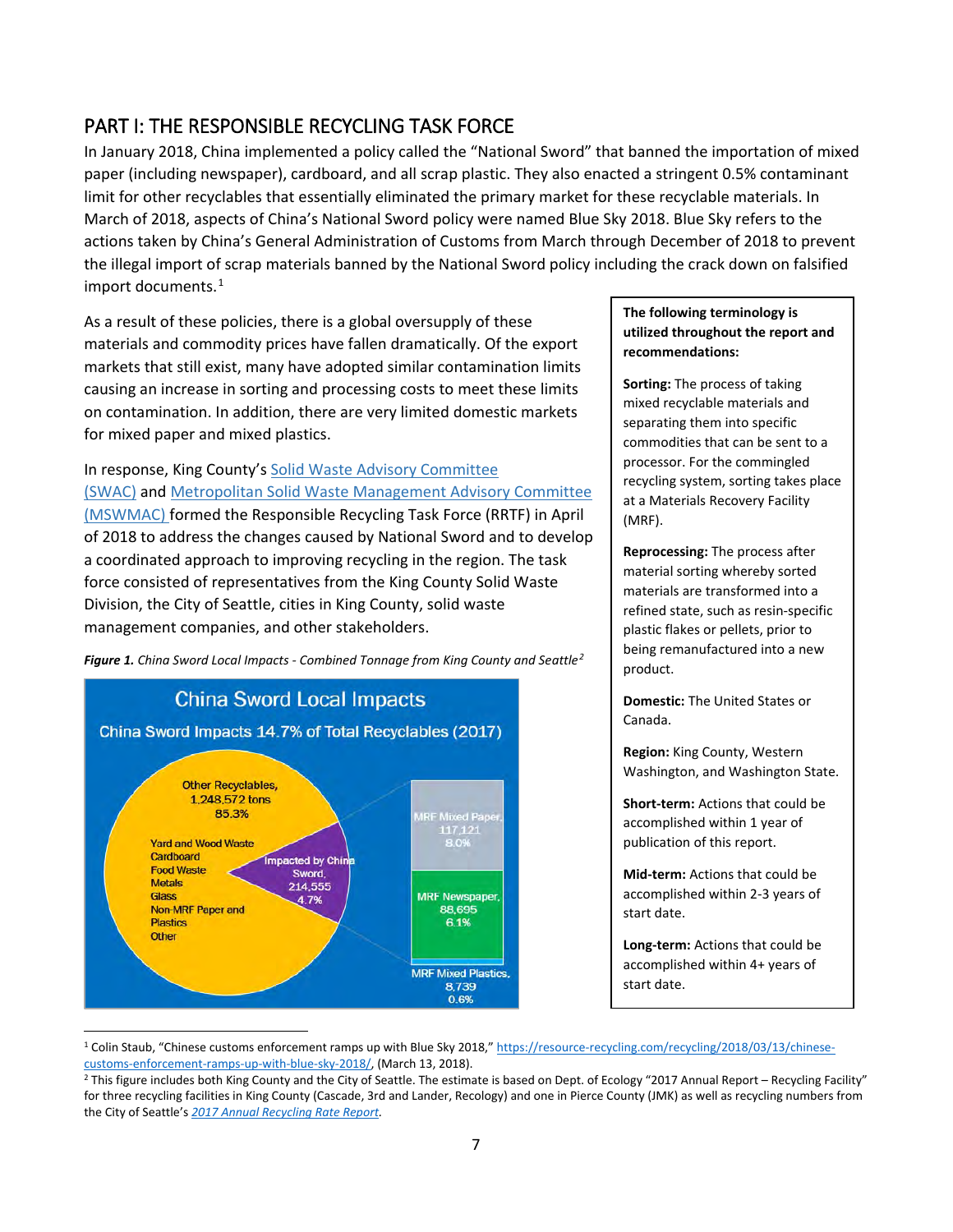## <span id="page-7-0"></span>Role of Task Force

The role of the Task Force was to learn about the problem, understand polices, programs and activities that are being implemented elsewhere, and identify opportunities for change. The Task Force will provide guidance on next steps that will be brought back to county and city advisory committees and decision makers.

## <span id="page-7-1"></span>Problem Statement

The Responsible Recycling Task Force developed a problem statement to address the short-term impacts and the long-term impacts of the China National Sword policies on the region's recycling system.

#### *Short Term Problem: China's import restrictions have reduced markets for mixed paper and mixed plastics.*

The China National Sword policy has resulted in the immediate closure of a significant market for these recyclable materials. Roughly 214,555 tons of mixed paper and mixed plastics generated in King County and Seattle annually was sent to China and now needs to be processed elsewhere. Alternative export and domestic markets for mixed paper and mixed plastics are extremely limited.

- Some haulers/MRFs are asking for surcharges to pay for additional sorting/processing costs.
- Some haulers/MRFs are asking for waivers to landfill recyclable materials that have been damaged or are unable to be recycled. Temporarily landfilling recyclables uses landfill capacity and may erode the public trust in recycling.
- Recycling saves landfill space which delays the transition to more costly disposal options. If mixed paper and mixed plastics generated in King County (outside of Seattle) were to be disposed instead of being recycled for an extended period of time (5 years), this would consume a half year of capacity at Cedar Hills Landfill.
- Waste reduction and recycling are priorities over disposal in the waste management hierarchy in both Washington State statute (RCW 70.95.010) and King County Code (10.14.020 and 10.14.050). King County identifies waste reduction and recycling as the highest priority of solid waste management options and has established a goal to achieve zero waste of resources by 2030.

#### *Long-term Problem: Recycling in King County suffers from three major issues:*

- 1. **Contamination**. At local MRFs around 10-20% of the tonnage processed are "residuals" that are not recycled. This does not include the contamination that ends up in bales. China's National Sword policy restricts contamination in bales to 0.5%.
	- Materials entering recycling facilities are increasingly contaminated for a variety of reasons, including commingling the materials in one container, new packaging types, and confusion by customers about what materials go into the recycling container.
	- Some materials being collected as part of the approved recyclables list have no markets, contaminate other valuable recyclable material, and/or create problems in the processing system (e.g., plastic bags, poly-coated paper, cartons, and aseptic packaging).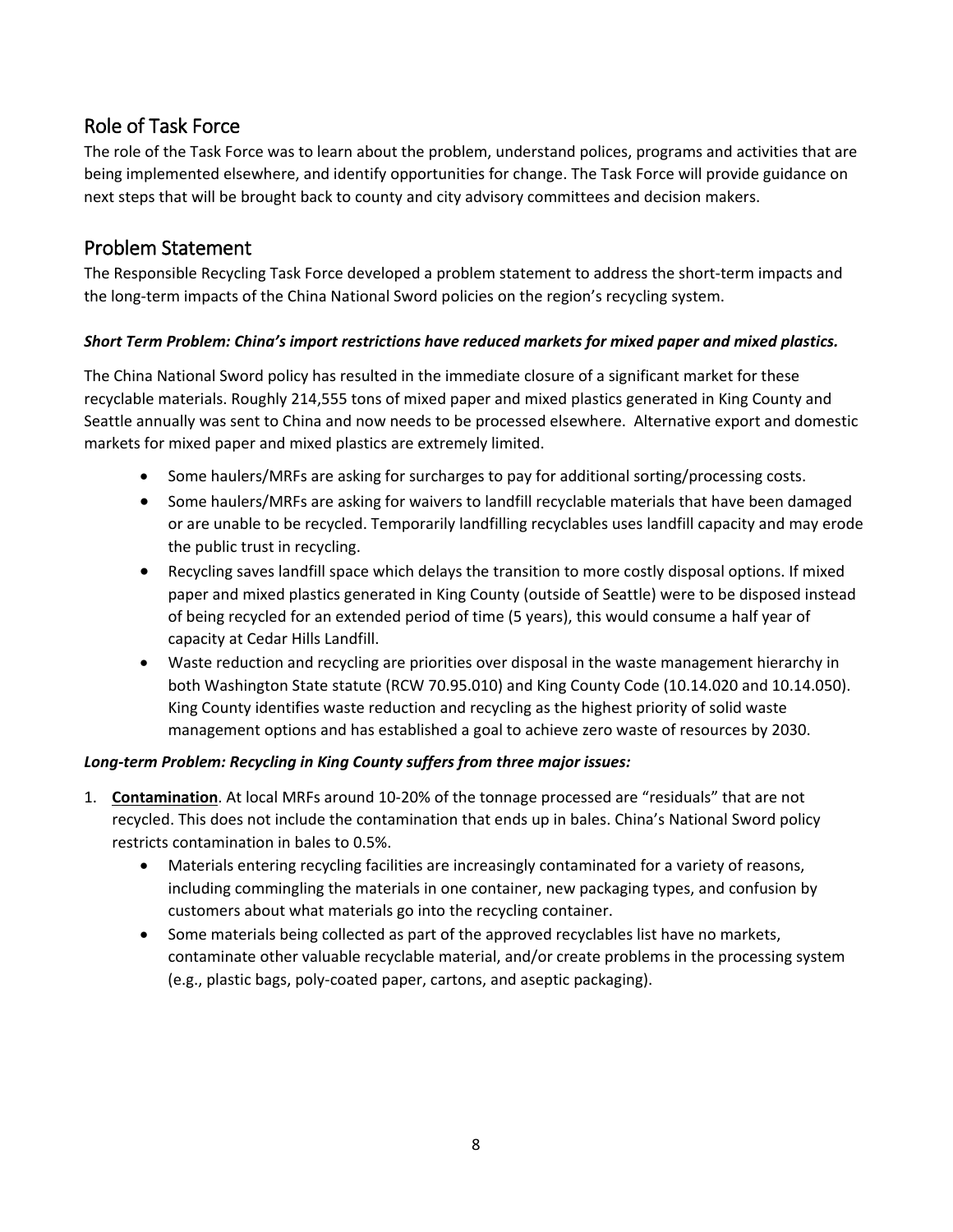- 2. **Market vulnerability**. China was the single largest consumer of recyclable materials generated in North America<sup>[3](#page-8-1)</sup>. One-third of all scrap material collected in the U.S. was shipped overseas, with the large majority of this material going to China. In 2016, the U.S. exported \$5.6 billion in scrap commodities to China.<sup>[4](#page-8-2)</sup>
	- China has banned import of mixed paper and mixed bales of #3-7 plastics, cutting off the key market for these materials.
	- Some "program" materials are sorted only to "mixed materials," leading to mixed bales that are not market-ready.
	- There are limited domestic markets for mixed paper and mixed bales of #3-7 plastics meaning that, in many cases, these materials do not have anywhere to go domestically and must be exported.
	- Alternate export markets for mixed paper and plastic bales raise social and environmental justice concerns about what is actually happening to materials, including the contaminants and nonrecyclable material.
	- Local material recovery facilities have limited or no capacity for further sorting some mixed materials, such as #3-7 plastics, and are primarily focused on cleaning up their paper bales to achieve a more marketable product.
- 3. **Recycling is not free**. In many cases, billing for waste collection services is bundled under one charge, giving the public the perception that they are only paying for garbage collection and that recycling is a free service.
	- Revenue from the sale of recyclables typically does not offset the costs of collecting, sorting, and processing the recyclable materials. Similar to landfilling, recycling requires funding to collect, transport, and process the materials.
	- There are domestic facilities that will provide secondary sorting to clean up materials so they are acceptable for sale to markets, but there is a cost associated with secondary sorting, which exceeds the cost to export to Southeast Asia.

## <span id="page-8-0"></span>Task Force Goals

The Task Force members agreed to the following goals:

- **Short-term Goal:** To help identify near-, mid-, and long-term actions in response to reduction in export markets for mixed recyclable materials due to China's National Sword policies.
- **Long-term Goal:** To help establish commitment across the region to responsible recycling and domestic sorting/processing of curbside recyclables.

<span id="page-8-1"></span>l <sup>3</sup> "China's National Sword Policy." Washington Refuse and Recycling Association presentation. SWANA Evergreen Chapter Technical Session, February, 23, 2018.

<span id="page-8-2"></span><sup>4 &</sup>quot;Putting a Price on Recycling: Potential Effects of the Scrap Import Ban on Customer Rates." FCS presentation. SWANA Evergreen Chapter Technical Session, February, 23, 2018.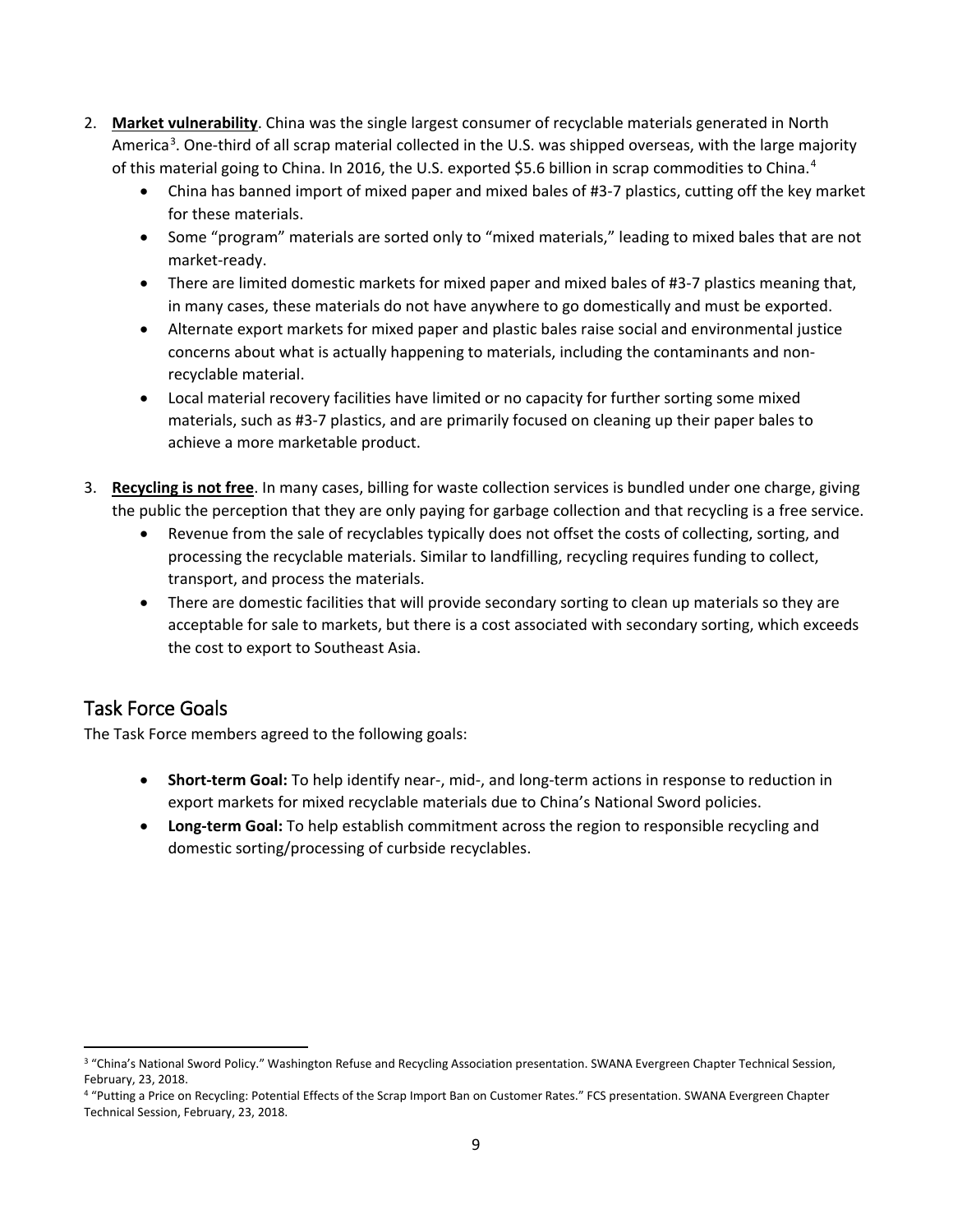## <span id="page-9-0"></span>PART 2: THE RESPONSIBLE RECYCLING SYSTEM

The Task Force used a "Responsible Recycling" framework, described below, as the context for developing the recommendations in this report. The framework includes seven elements or practices that help define, support, and lead to a commingled curbside recycling system that produces recyclable materials that are clean and suitable for remanufacture and do not contribute to environmental pollution or endanger human health and safety.

Developing a Responsible Recycling System is a commitment to ensuring that the recyclable materials we collect, transport, and process do not cause harm to the environment and human health, or create social inequities in our country or other countries that might have less stringent regulations than the U.S. for safeguarding human health and the environment.

Implementing a Responsible Recycling System will require significant changes and investments in our recycling collection systems and our sorting, processing, and remanufacturing industries. These changes are imperative to building a sustainable, resilient, efficient, and effective recycling system at work for our region.

## The Responsible Recycling System

- **1. Quality vs. Quantity:** Prioritize the collection of materials in the curbside recycling system that have value and documented markets and can be sorted effectively at the MRF over those materials that have marginal value, limited or no markets, or that damage and/or contaminate other valuable commodities and cannot be sorted at the MRF. Recyclable materials that are not able to be collected in a curbside program and/or sorted at the MRF should be collected through other mechanisms such as depots or retail collection sites.
- **2. Regional Policy Alignment:** Recycling systems benefit from regional coordination and policy alignment around the collection and processing of materials. Such alignment will optimize sorting and processing, reduce contamination, and lead to maximized marketability of materials. An example of regional coordination would be to work with the plastics industry to establish a program where residents and businesses could bring their plastic bags and film to drop off locations and establish a process to collect and recycle the film into a new viable product.
- **3. Harmonized Messaging:** Use consistent messaging across the region or state to reduce confusion by the public around the priority materials that should be recycled and the key materials that should not be recycled in the curbside recycling system, which will ultimately reduce contamination. In addition, practicing consistent messaging and communication will help make clear the importance of responsible recycling to elected officials and policy makers.
- **4. Domestic Sorting and Processing:** Prioritize the Domestic (in the United States or Canada) sorting and processing of recycled materials. If no Domestic sorting or processing services exist, require that materials be sent to countries with documented health, safety, and environmental standards that are comparable to those in the U.S. and Canada. Benefits of Domestic sorting and processing include:
	- **a.** Guarantee of appropriate worker health, safety, and environmental standards.
	- **b.** Control over the chain of custody and documentation of real recycling.
	- **c.** Benefits to the local economy, including job growth and industry resiliency.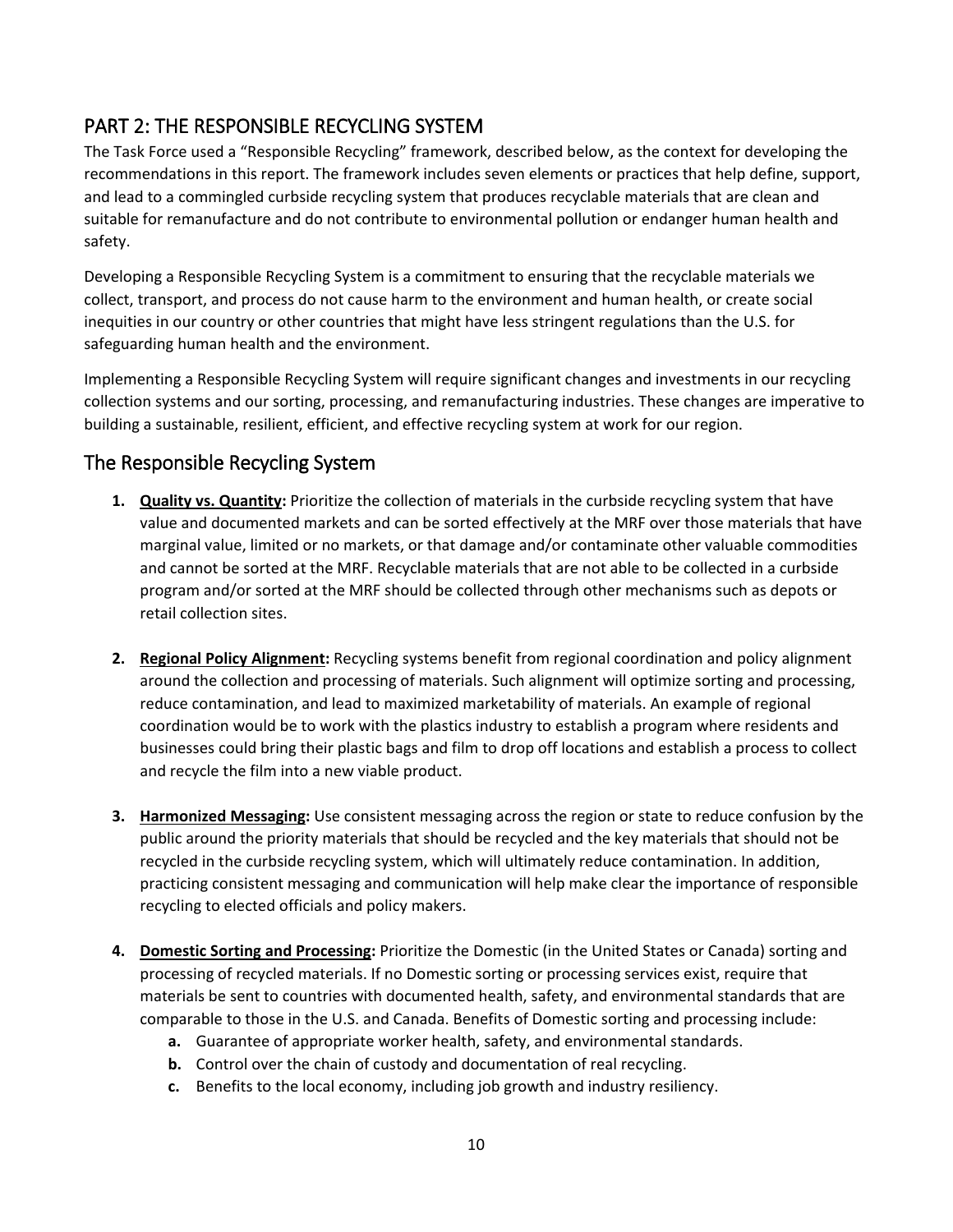- **5. Create Demand for Recycled Feedstock:** Create demand for products made with recycled materials in order to strengthen markets for recyclable materials. Legislation can require that certain products and/or packaging contain a percentage of recycled feedstock or other means to create demand for recycled commodities. Another approach is to require government agencies (and others) to increase procurement of products made with recycled materials.
- **6. Responsible Recycling Requires Additional Investment:** The full environmental benefits of recycling are not achieved until new products are made with recycled feedstocks. The management of waste, including recycling, has always had a cost. Replacing virgin feedstocks in manufacturing with recycled materials will require additional investments and funding to support effective collection, processing, and remanufacture.
- **7. Measure Real Recycling:** Recycling should be measured by tracking the amount of recycled materials that are actually used as feedstock to make new products rather than measuring the amount of materials that are collected in a recycling container. This will discourage the practice of accepting materials in the recycle program to get credit for recycling them, even if there are no viable end markets for these materials and they end up being disposed.

## <span id="page-10-0"></span>PART 3: RECOMMENDATIONS AND ACTION ITEMS

Goals to improve King County's recycling systems, Recommendations for how to accomplish those goals, and Action Items were developed and prioritized by the Responsible Recycling Task Force at the monthly Task Force meetings. The Recommendations are displayed in order of priority in summary format in Table 1. Following the table, a work program to implement the priority recommendations/action items is described.

| <b>Goal 1: Establish Responsible Recycling Policies</b>                                                                                                                                |                                       |                   |                                                                                                                                                            |
|----------------------------------------------------------------------------------------------------------------------------------------------------------------------------------------|---------------------------------------|-------------------|------------------------------------------------------------------------------------------------------------------------------------------------------------|
| Recommendation: Our region should support, create, and advocate for policies that establish a statewide system of<br>responsible recycling.                                            |                                       |                   |                                                                                                                                                            |
| <b>Action Items</b>                                                                                                                                                                    | <b>Implementing</b><br><b>Parties</b> | <b>Timeframel</b> | <b>RR Framework relevance</b>                                                                                                                              |
| 1A. Develop a comprehensive, statewide stewardship<br>policy approach that helps achieve a funded, robust, and<br>harmonized curbside recycling system throughout<br>Washington State. | KC SWD/<br>KC Cities/<br>Seattle      | Start in<br>2019  | Regional Policy Alignment<br>$\bullet$<br>Responsible Recycling Requires<br>$\bullet$<br>Additional Investment<br><b>Harmonized Messaging</b><br>$\bullet$ |
| 1B. Support legislation that promotes the use of<br>innovative technologies and/or processes to help<br>develop and build local recycling infrastructure and<br>market development.    | KC SWD/<br>KC Cities/<br>Seattle      | Start in<br>2019  | Domestic Processing<br>$\bullet$<br>Infrastructure                                                                                                         |
| 1C. Support and refine Plastics Packaging Stewardship<br>legislation in the 2019 legislative session.                                                                                  | KC SWD/<br>KC Cities/<br>Seattle      | Start in<br>2019  | Responsible Recycling Requires<br>$\bullet$<br>Additional Investment<br><b>Regional Policy Alignment</b><br>$\bullet$                                      |

## Table 1. Goals, Recommendations, and Action Items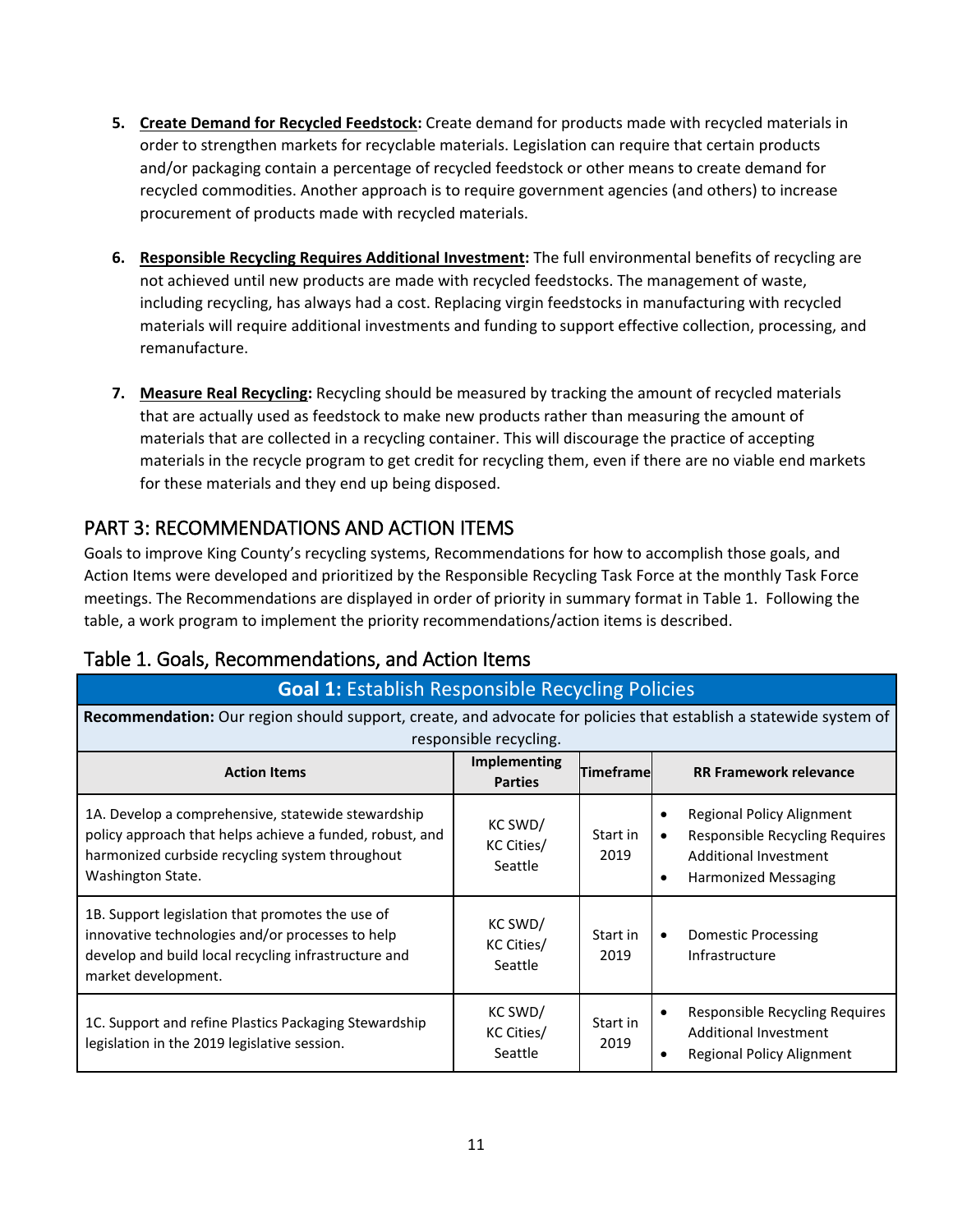| <b>Goal 1: Establish Responsible Recycling Policies</b>                                                                                                 |                                  |                   |                                                                                                                         |
|---------------------------------------------------------------------------------------------------------------------------------------------------------|----------------------------------|-------------------|-------------------------------------------------------------------------------------------------------------------------|
| Recommendation: Our region should support, create, and advocate for policies that establish a statewide system of<br>responsible recycling.             |                                  |                   |                                                                                                                         |
| <b>Action Items</b>                                                                                                                                     | Implementing<br><b>Parties</b>   | <b>Timeframel</b> | <b>RR Framework relevance</b>                                                                                           |
| 1D. Advocate for Responsible Recycling policies by<br>requesting that elected officials adopt a Responsible<br>Recycling System in their jurisdictions. | KC SWD/<br>KC Cities/<br>Seattle | Start in<br>2019  | All<br>$\bullet$                                                                                                        |
| 1E. Develop a feasible model for beverage container<br>stewardship in Washington similar to the Oregon<br>Beverage Recycling Cooperative model.         | KC SWD/<br>KC Cities/<br>Seattle | Start in<br>2020  | Responsible Recycling Requires<br>$\bullet$<br>Additional Investment<br>Domestic Processing and<br>$\bullet$<br>Markets |

| <b>Goal 2: Develop Local Recycling Infrastructure</b>                                                                                                                   |                                                     |                               |                                                                                    |  |
|-------------------------------------------------------------------------------------------------------------------------------------------------------------------------|-----------------------------------------------------|-------------------------------|------------------------------------------------------------------------------------|--|
| Recommendation: Our region should support the development of our local recycling infrastructure to build                                                                |                                                     |                               |                                                                                    |  |
| resiliency, create local jobs, minimize greenhouse gases from transportation and production, and increase the ability                                                   |                                                     |                               |                                                                                    |  |
|                                                                                                                                                                         | to document and measure real recycling.             |                               |                                                                                    |  |
| <b>Implementing</b><br><b>Timeframe</b><br><b>Action Items</b><br><b>Parties</b>                                                                                        |                                                     | <b>RR Framework relevance</b> |                                                                                    |  |
| 2A. Conduct pilot projects to encourage the<br>development of a domestic recycling infrastructure.                                                                      | KC SWD/<br>KC Cities/<br>Seattle/<br><b>Haulers</b> | Start in<br>2019              | Domestic Processing and<br>$\bullet$<br><b>Markets</b>                             |  |
| 2B. Advocate for the expansion of the Wrap Recycling<br>Action Program (WRAP) <sup>5</sup> to establish an effective<br>statewide program to capture plastic bags/film. | KC SWD/<br>Seattle/<br>Communication<br>Consortium  | Start in<br>2019              | <b>Quality vs. Quantity</b><br>$\bullet$<br>Regional Policy Alignment<br>$\bullet$ |  |
| 2C. Ensure resources to assist with development of<br>markets for paper, plastic, and compost.                                                                          | KC SWD/<br>Seattle                                  | Start in<br>2019              | Responsible Recycling<br>$\bullet$<br><b>Requires Additional</b><br>Investment     |  |

l

<span id="page-11-0"></span><sup>&</sup>lt;sup>5</sup> The Wrap Recycling Action Program (WRAP) is a national program that works with governments, retailers, and MRFs to help communities keep plastic film out of their MRFs and increase the amount of plastic film collected for recycling at drop-off locations. <https://www.plasticfilmrecycling.org/recycling-bags-and-wraps/wrap-consumer-content/>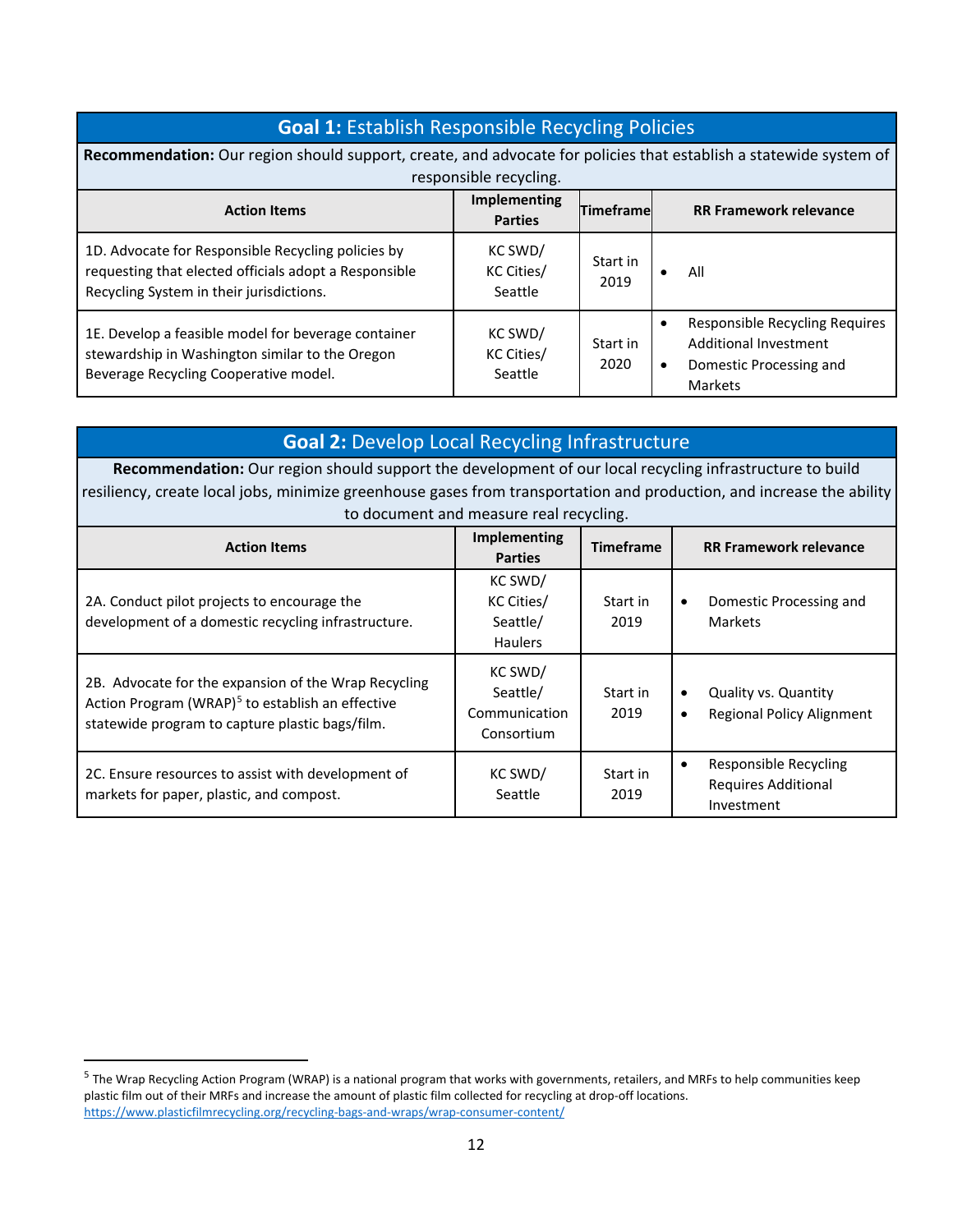| <b>Goal 3: Harmonize Recycling Programs and Messaging</b>                                                                                                                               |                                                     |                  |                                                                                                                     |
|-----------------------------------------------------------------------------------------------------------------------------------------------------------------------------------------|-----------------------------------------------------|------------------|---------------------------------------------------------------------------------------------------------------------|
| Recommendation: All regional curbside programs should use consistent messaging about what is accepted and not<br>accepted in the curbside recycling container.                          |                                                     |                  |                                                                                                                     |
| <b>Action Items</b>                                                                                                                                                                     | Implementing<br><b>Parties</b>                      | <b>Timeframe</b> | <b>RR Framework relevance</b>                                                                                       |
| 3A. Develop a process and criteria for adding/removing<br>materials in the curbside recycling programs with criteria<br>that is consistent with the responsible recycling<br>framework. | KC SWD/<br>Seattle/<br><b>KC Cities</b>             | Start in<br>2019 | Quality vs. Quantity<br>$\bullet$<br>Responsible Recycling<br>$\bullet$<br><b>Requires Additional</b><br>Investment |
| 3B. Continue the Communication Consortium to create<br>unified messaging about curbside recycling to King<br>County residents.                                                          | KC SWD/<br>Seattle/<br>KC Cities/<br><b>Haulers</b> | Start in<br>2019 | Harmonized Messaging<br>$\bullet$<br><b>Quality vs. Quantity</b><br>$\bullet$                                       |
| 3C. Develop a system to coordinate with the City of<br>Seattle on recycling programs and policies.                                                                                      | KC SWD/<br>Seattle                                  | Start in<br>2019 | Regional Policy Alignment                                                                                           |

## **Goal 4:** Increase Demand for Recycled Materials

**Recommendation:** Our region should create demand for products made with recycled commodities.

| <b>Action Items</b>                                                                                                                                                                                                                                     | <b>Implementing</b><br><b>Parties</b>    | <b>Timeframe</b> | <b>RR Framework relevance</b>                               |
|---------------------------------------------------------------------------------------------------------------------------------------------------------------------------------------------------------------------------------------------------------|------------------------------------------|------------------|-------------------------------------------------------------|
| 4A. Establish recycled-content legislation that requires<br>that certain products be made with a certain amount of<br>recycled material.                                                                                                                | KC SWD/<br>KC Cities/<br><b>WA State</b> | Start in<br>2020 | <b>Create Demand for</b><br>$\bullet$<br>Recycled Feedstock |
| 4B. Establish or update procurement ordinances that<br>require the purchase of products made with post-<br>consumer recycled materials and train staff to<br>implement the ordinances.                                                                  | KC SWD/<br>Seattle/<br><b>KC Cities</b>  | Start in<br>2020 | Create Demand for<br>$\bullet$<br>Recycled Feedstock        |
| 4C. Work with the Association of Plastic Recycler's<br>Demand Champions <sup>6</sup> program to encourage King County<br>companies to procure items made with recycled plastics<br>such as pallets, garbage cans, and other "work in<br>process" items. | KC SWD/<br>Seattle/<br><b>KC Cities</b>  | Start in<br>2020 | <b>Create Demand for</b><br>$\bullet$<br>Recycled Feedstock |
| 4D. Explore other procurement opportunities similar to<br>Demand Champions, for buying products made with<br>recycled materials such as office paper, cardboard,<br>shipping containers, etc.                                                           | KC SWD/<br>Seattle/<br><b>KC Cities</b>  | Start in<br>2020 | Create Demand for<br>$\bullet$<br>Recycled Feedstock        |

 $\overline{a}$ 

<span id="page-12-0"></span> $6$  The APR Demand Champions consist of companies that are committed to making purchasing decisions that create consistent, reliable demand for recycled plastic[. https://www.plasticsrecycling.org/recycling-demand-champions/demand-champion-companies](https://www.plasticsrecycling.org/recycling-demand-champions/demand-champion-companies)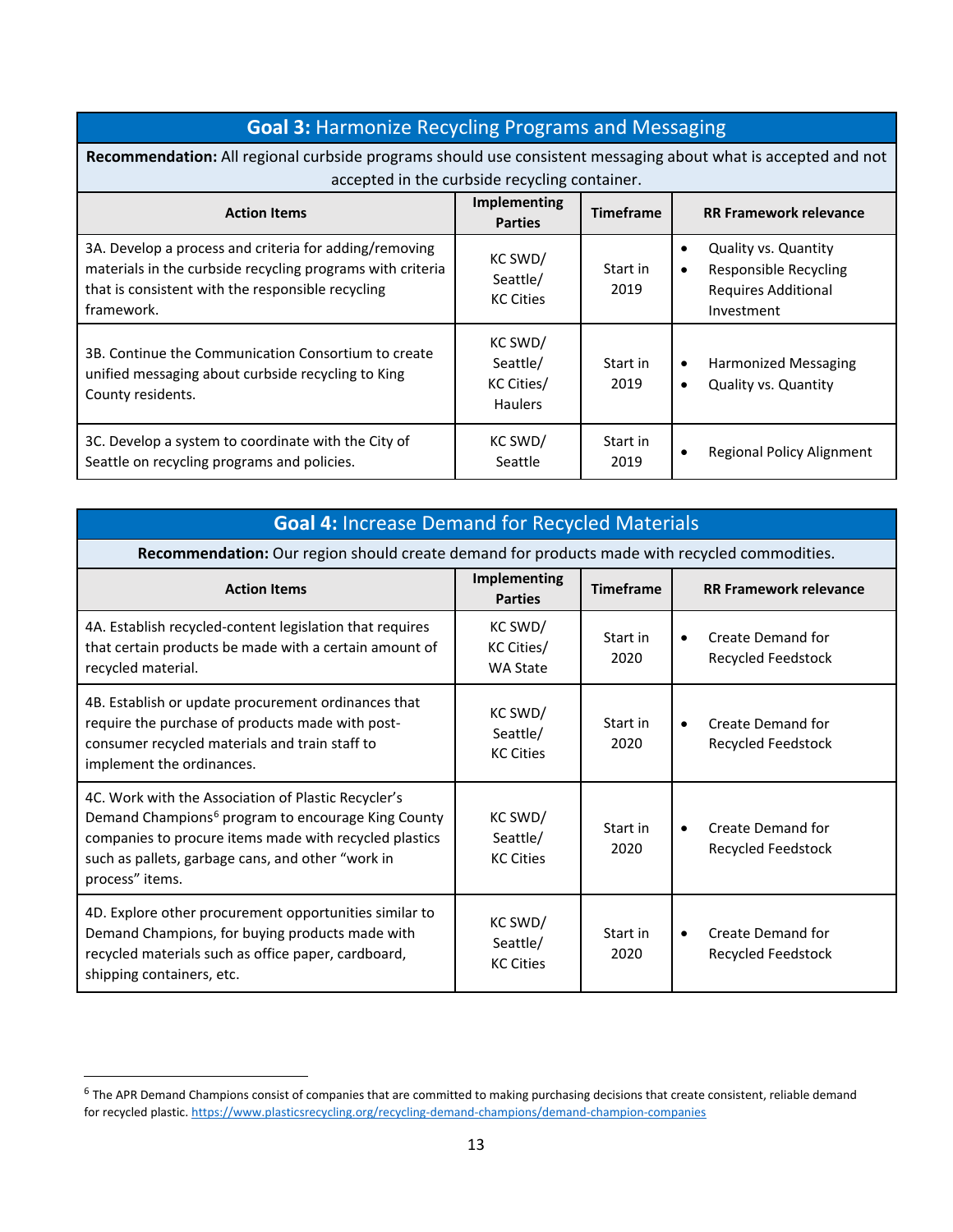| <b>Goal 5: Create Clean and Marketable Feedstocks</b>                                                                                                                                                                                                                                                                         |                                                                              |                  |                                                                       |
|-------------------------------------------------------------------------------------------------------------------------------------------------------------------------------------------------------------------------------------------------------------------------------------------------------------------------------|------------------------------------------------------------------------------|------------------|-----------------------------------------------------------------------|
| Recommendation: Local governments and their service providers should require that the collecting, sorting, and<br>processing of recyclable materials does not contribute to environmental pollution or endanger human health and<br>safety and that materials are clean and suitable for remanufacture before being exported. |                                                                              |                  |                                                                       |
| <b>Action Items</b>                                                                                                                                                                                                                                                                                                           | Implementing<br><b>Parties</b>                                               | <b>Timeframe</b> | <b>RR Framework relevance</b>                                         |
| 5A. Update City and County Recycling Contracts and<br>Codes to prioritize domestic sorting and processing and<br>require documentation of the chain of custody from<br>sorting facilities to legitimate end markets.                                                                                                          | KC SWD/<br>Seattle/<br><b>KC Cities</b>                                      | Start in<br>2019 | Domestic Processing and<br>Markets                                    |
| 5B. Remove plastic bags/film and shredded paper from<br>the materials that are accepted in recycling programs in<br>King County and the City of Seattle.                                                                                                                                                                      | KC SWD/<br>Seattle/<br>KC Cities/<br>Communication<br>Consortium/<br>Haulers | Start in<br>2019 | Quality vs. Quantity<br>$\bullet$<br><b>Regional Policy Alignment</b> |
| 5C. Support "Reusable Bag" legislation to reduce the<br>number of plastic bags entering the garbage and<br>recycling system.                                                                                                                                                                                                  | KC SWD/<br>Seattle/<br><b>KC Cities</b>                                      | Start in<br>2019 | Quality vs. Quantity<br><b>Regional Policy Alignment</b>              |
| 5D. Develop a methodology for documenting the chain<br>of custody to monitor adherence to recognized<br>environmental and human health and safety standards.                                                                                                                                                                  | KC SWD/<br>Seattle/<br>KC Cities/<br><b>Haulers</b>                          | Start in<br>2019 | Domestic Processing and<br>$\bullet$<br><b>Markets</b>                |
| 5E. Develop a consistent process for evaluating and<br>granting surcharges on recycling rates and waivers to<br>allow for periodic disposal of recyclable materials.                                                                                                                                                          | KC SWD/<br>KC Cities/<br>UTC/<br><b>Haulers</b>                              | Start in<br>2019 | <b>Regional Policy Alignment</b>                                      |
| 5F. Measure real recycling by tracking and documenting<br>MRF residuals, measuring contamination in bale breaks,<br>and conducting periodic MRF material characterization<br>studies.                                                                                                                                         | KC SWD/<br>Seattle/<br><b>Haulers</b>                                        | Start in<br>2020 | <b>Measure Real Recycling</b>                                         |
| 5G. Track the market price and conditions of recyclable<br>materials on a monthly basis.                                                                                                                                                                                                                                      | KC SWD/<br>Seattle                                                           | Start in<br>2019 | <b>Measure Real Recycling</b>                                         |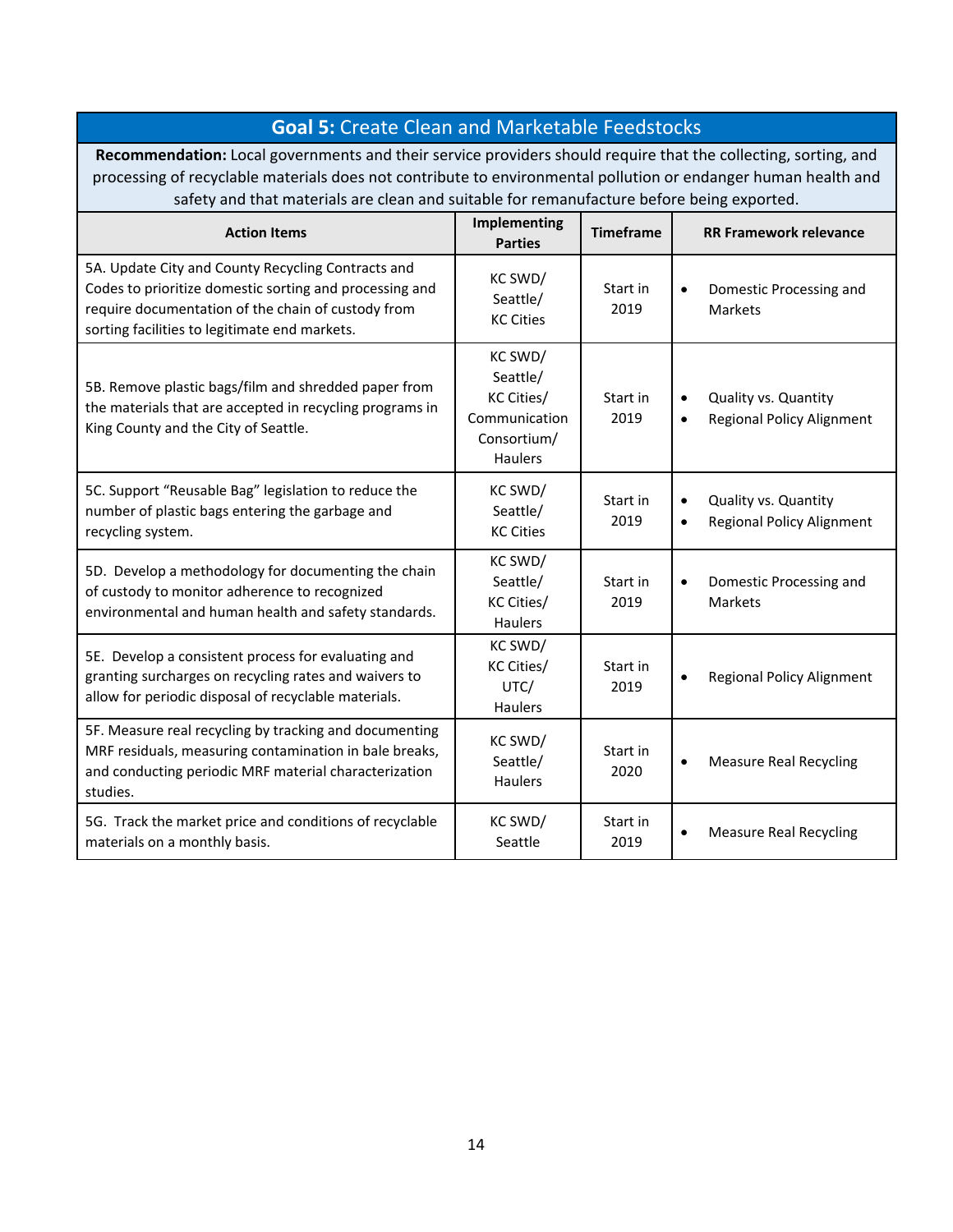## **Goal 6:** Improve Upstream Design

**Recommendation:** Local government should partner with national organizations to get local companies to commit to using recycled materials in new products and develop product messaging and package design that supports a system of responsible recycling.

| <b>UT TUS DUTSTORE TUDIVERS.</b>                                                                                                                                                                                                                                                                                                             |                                       |                  |                                                |
|----------------------------------------------------------------------------------------------------------------------------------------------------------------------------------------------------------------------------------------------------------------------------------------------------------------------------------------------|---------------------------------------|------------------|------------------------------------------------|
| <b>Actions Items</b>                                                                                                                                                                                                                                                                                                                         | <b>Implementing</b><br><b>Parties</b> | <b>Timeframe</b> | <b>RR Framework relevance</b>                  |
| 6A. Engage with the Sustainable Packaging Coalition <sup>7</sup><br>and their How2Recycle <sup>8</sup> programs to help educate<br>brands and packaging designers on recyclability of<br>packaging, the use of recycled materials in packaging,<br>and designing packaging that is less toxic and more<br>recyclable (e.g., no PVC plastic). | KC SWD/<br>KC Cities/<br>Seattle      | Start in<br>2019 | Create Demand for<br><b>Recycled Feedstock</b> |

## <span id="page-14-0"></span>2019 Work Program Action Items

l

The prioritized Goals, Recommendations, and Action Items presented in Table 1 have been developed into a work program that would begin implementation in 2019 by the King County Solid Waste Division (KC SWD), Seattle and their partner agencies and service providers. The following section outlines the actions that are necessary to accomplish the recommended goals. It identifies existing KC SWD resources and staffing that will be reallocated to implement each action item.

## <span id="page-14-1"></span>Goal 1: Establish Responsible Recycling Policies

*Recommendation: Our region should support, create, and advocate for policies that establish a statewide system of responsible recycling.* 

## Action Item 1A: Develop a comprehensive, statewide stewardship policy approach that helps achieve a funded, robust, and harmonized curbside recycling system throughout Washington State**.**

The action item that ranked as a top priority by the RRTF is to conduct a study of extended producer responsibility (EPR) systems to understand how the program/policy elements could be applied to Washington State to address issues of sustainable financing, consistency of programming and messaging, economies of scale, and reduce levels of contamination. The study will analyze the current recycling and solid waste laws in Washington and will document the existing recycling infrastructure to understand the changes that would be necessary to implement an EPR system in Washington. The report will recommend policies and programs to create an EPR system that would: establish a sustainable financing source; create a harmonized list of materials that are collected/recycled; create a harmonized outreach and messaging program; result in reduced contamination; provide access to packaging/product designers to help facilitate the recycling of products/packaging; and provide opportunities for research and development of new/enhanced domestic markets for the recyclable commodities collected in Washington State.

<span id="page-14-2"></span> $7$  The Sustainable Packaging Coalition (SPC) is a membership-based collaborative that works to strengthen and advance the business case for more sustainable packaging. https://sustainablepackaging.org/about-us/<br><sup>8</sup> How2Recycle is a standardized labeling system that brands can choose to include on their packaging to clearly communicate recycling

<span id="page-14-3"></span>instructions to the public[. http://www.how2recycle.info/](http://www.how2recycle.info/)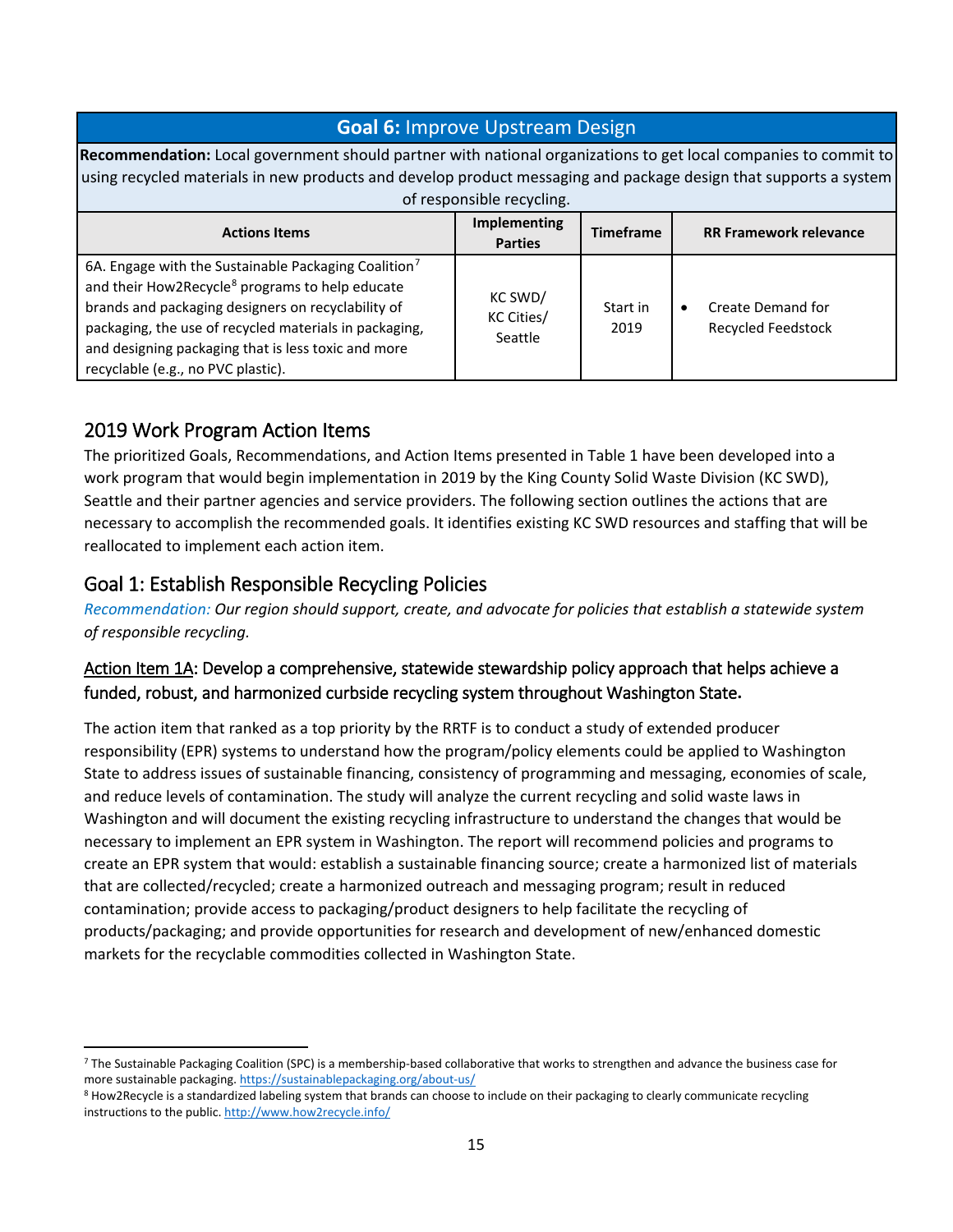#### *Implementing Parties*

- *KC SWD:* KC SWD will work with consultants to perform a study of existing producer responsibility programs for packaging and printed materials and develop guidance for implementing an EPR system in Washington State.
- *Cities, City of Seattle:* Assist with the research and provide information as needed.

## Action Item 1B: Support legislation that promotes the use of innovative technologies and/or processes to help develop and build local recycling infrastructure and market development.

It is expected that several bills will be introduced in the 2019 legislative session that support the development of new sorting and processing technologies and facilities in Washington State. The RRTF recommends providing input on these bills to ensure they are in line with the Responsible Recycling Framework and advocating for the passage of these bills.

#### *Implementing Parties*

• *KC SWD, Cities, City of Seattle:* Encourage elected officials to support these bills, put it on legislative agenda, ask Washington State Association of Counties (WSAC) and Association of Washington Cities (AWC) to support.

## Action Item 1C: Support and refine Plastics Packaging Stewardship legislation in the 2019 legislative session.

It is expected that a bill will be introduced in the 2019 legislative session that would establish a statewide Responsible Recycling System for plastic packaging. The legislation requires the producers of plastics packaging to fund and oversee the program. It would require the use of recycled plastics in products and provide resources to clean up plastic litter. The RRTF recommends providing input on the bill and advocating for its passage.

#### *Implementing Parties*

• *KC SWD, Cities, City of Seattle:* Encourage elected officials to support the bill, put it on legislative agenda, ask Washington State Association of Counties (WSAC) and Association of Washington Cities (AWC) to support.

## Action Item 1D: Advocate for Responsible Recycling policies by requesting that elected officials adopt a Responsible Recycling System in their jurisdictions.

The RRTF recommends developing a process for engaging elected officials to request their adoption of the Responsible Recycling Framework and advocating for Responsible Recycling Systems. At the start of each legislative session, identify bills that support and advance Responsible Recycling Systems and advocate for support of these bills.

#### *Implementing Parties*

• *KC SWD, Cities, City of Seattle:* Encourage elected officials to support these bills, put it on legislative agenda, ask Washington State Association of Counties (WSAC) and Association of Washington Cities (AWC) to support.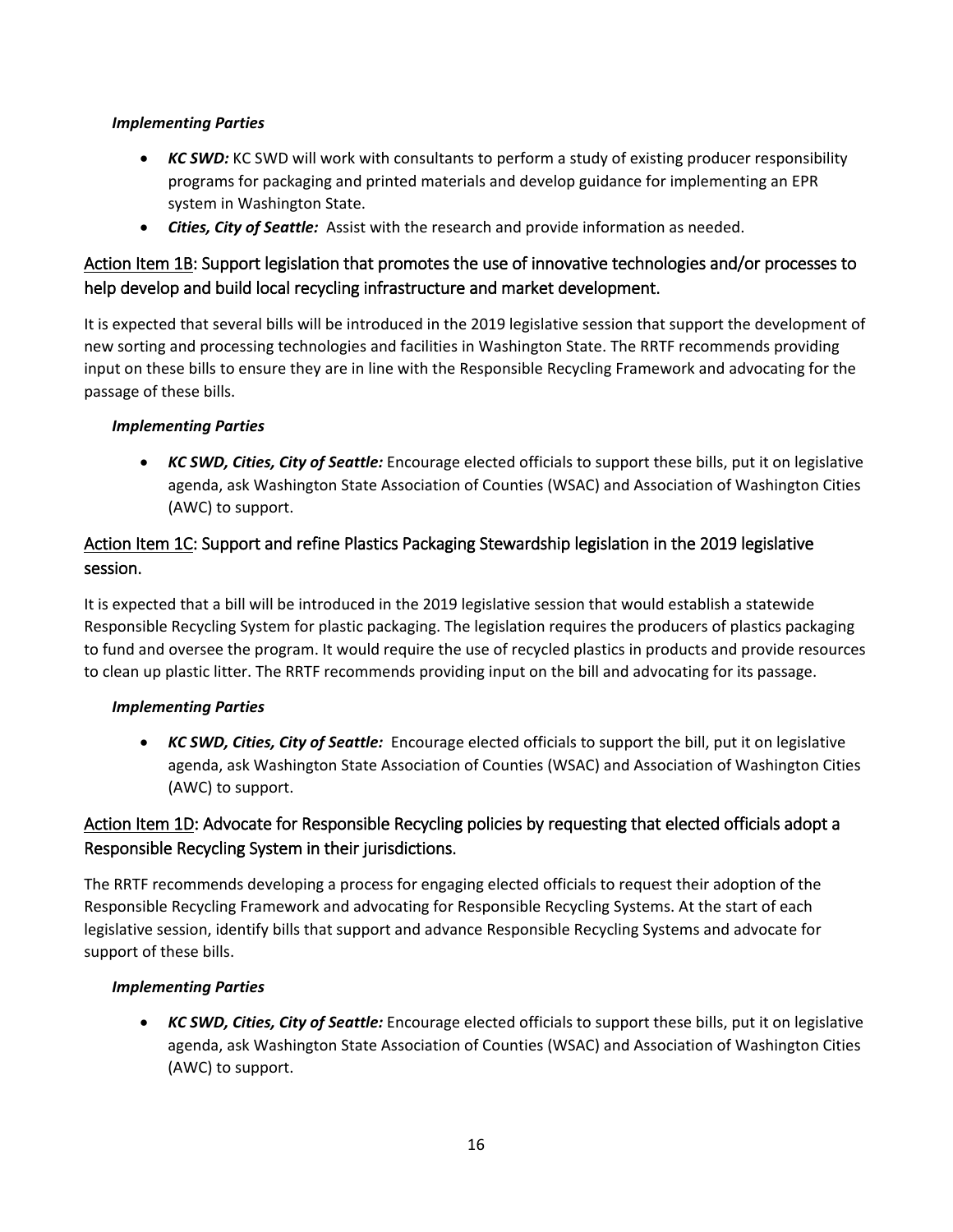## Action Item 1E: Develop a feasible model for beverage container stewardship in Washington similar to the Oregon Beverage Recycling Cooperative model.

Action Item 1E will be implemented starting in 2020. Please refer to the Work Program Action Items on page 21.

## <span id="page-16-0"></span>Goal 2: Develop Local Recycling Infrastructure

*Recommendation: Our region should support the development of our local recycling infrastructure to build resiliency, create local jobs, minimize greenhouse gases from transportation and production, and increase the ability to document and measure real recycling.*

## Action Item 2A: Conduct pilot projects to encourage the development of a domestic recycling infrastructure*.*

The RRTF recommends conducting pilot programs to test the feasibility of sorting and processing recyclable materials here in the U.S. or in Canada. New domestic markets could be explored, for example, sending #3 - 7 plastics to a chemical recycling processor that recycles these plastics back into fuel or plastic monomers for recycling back into plastic products. If successful, pilot programs could be continued to support the domestic recycling infrastructure.

#### *Implementing Parties*

- *KC SWD:* Explore opportunities for pilot programs with their solid waste service providers and vendors. They will also look for opportunities to partner with cities on pilot programs.
- *City of Seattle:* Explore opportunities for pilot programs with their solid waste service providers and vendors. Partner with the county and other cities, when appropriate.
- *KC Cities:* Explore opportunities for pilot programs with their solid waste service providers and vendors. Partner with the county and other cities, when appropriate.
- *Solid Waste Management Companies:* Explore opportunities to test new technologies and processes for sorting and processing of materials to support domestic recycling infrastructure. Propose pilot programs to the cities and the county.

## Action Item 2B: Advocate for the expansion of the Wrap Recycling Action Program (WRAP) to establish an effective statewide program to capture plastic bags/film*.*

The Wrap [Recycling Action Program \(WRAP\)](https://www.plasticfilmrecycling.org/recycling-bags-and-wraps/wrap-consumer-content/) is a national public awareness and outreach initiative by the American Chemistry Council (ACC) to provide retail drop off sites for plastic film including outer plastic wrap, bags, and flexible packaging. WRAP works with stakeholders including local and state governments, retailers, and material recovery facilities (MRFs) to educate consumers about what types of plastic film are recyclable, and how and where to recycle it.

The City of Seattle has conducted research on the availability of drop off sites for bags and film in the Seattle area and has initiated conversations with the ACC to explore ways to expand the program in Seattle. King County has [a "Bag your](https://kingcounty.gov/depts/dnrp/solid-waste/garbage-recycling/recycle-more/bag-your-bags.aspx) Bags" website that provides information about many of the drop off sites in King County cities and unincorporated areas.

This action item would engage the ACC to provide additional drop off sites in the King County area and a [national website directory](https://www.plasticfilmrecycling.org/recycling-bags-and-wraps/find-drop-off-location/) of drop off sites that is maintained on the WRAP website and updated by their staff.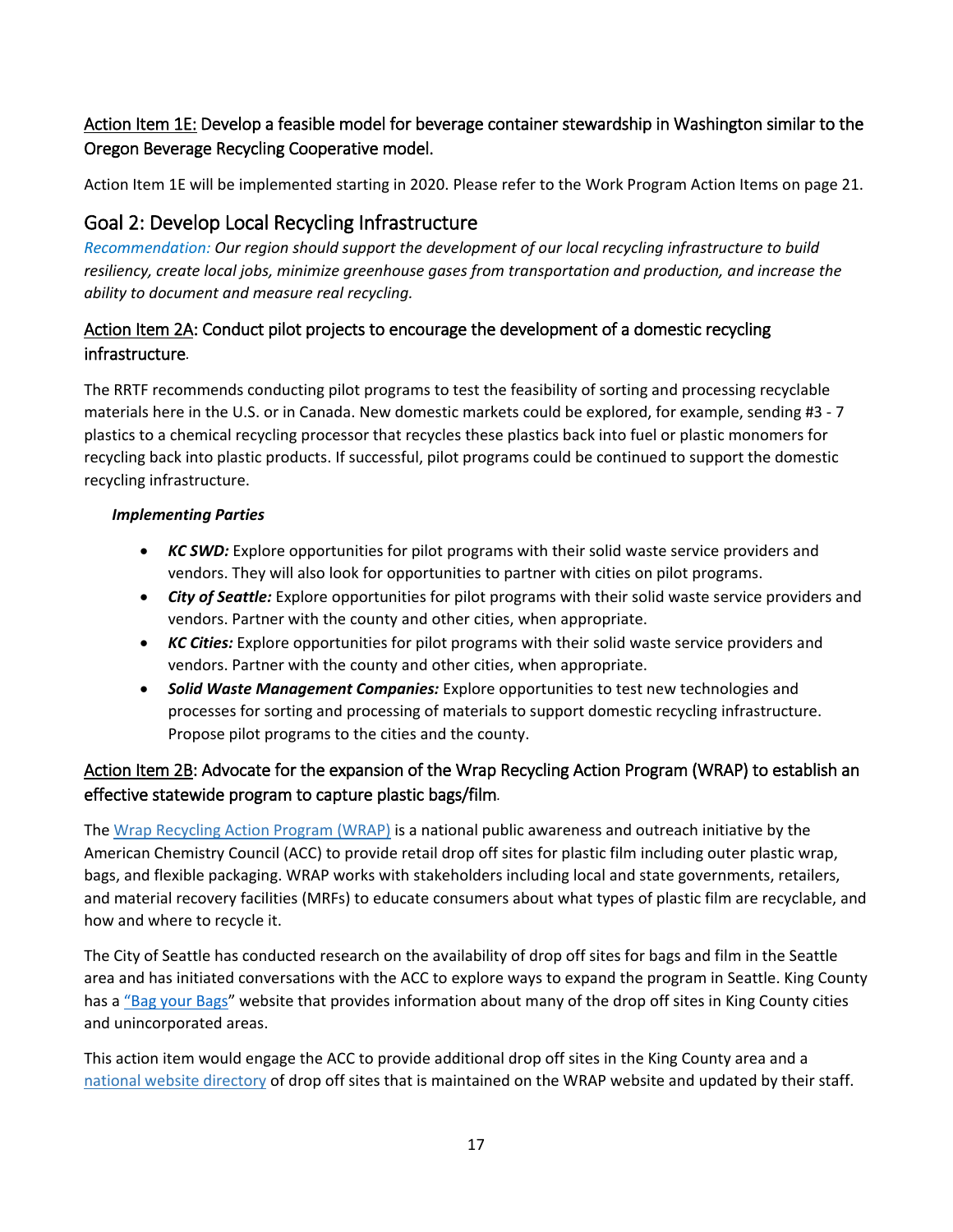#### *Implementing Parties*

- *KC SWD:* Coordinate with the City of Seattle and all of the cities to move forward with a WRAP program. The Communication Consortium will be involved to roll out the program.
- *City of Seattle:* Coordinate with KC SWD, and promote the WRAP drop-off locations for plastic bags/film at retail stores.
- *Communication Consortium:* The Consortium will coordinate the education and outreach campaign for publicizing the removal of bags/film from the curbside recycling programs and the new drop off locations at retail stores.

#### Action Item 2C: Ensure resources to assist with development of markets for paper, plastic, and compost.

The RRTF recommends that cities, the county, and private sector companies provide resources that will help to establish and sustain markets for recyclable materials including paper, plastics, and compost. Through the KC SWD *LinkUp* program, resources will be secured to assist with pilot projects, research, and networking to help encourage new markets for the materials collected via our programs.

#### *Implementing Parties*

- *KC SWD:* Lead the effort to help develop markets for paper, plastic, and compost through the *LinkUp* program.
- *City of Seattle:* Provide funding and support to the *LinkUp* program.

## <span id="page-17-0"></span>Goal 3: Harmonize Recycling Programs and Messaging

*Recommendation: All regional curbside programs should use consistent messaging about what is recyclable and not recyclable in the curbside recycling container.*

## Action Item 3A: Develop a process and criteria for adding/removing materials in the curbside recycling programs with criteria that is consistent with the responsible recycling framework.

The RRTF recommends developing criteria and a process for evaluating which recyclable materials are suitable for collection in commingled recycling programs. The criteria will be used to review the addition of new commodities or the removal of commodities that become problematic. The criteria would include an evaluation of the benefits and costs of collecting/sorting/processing a recyclable material (example: #3-7 plastics). The process will include annual reviews of the commodity markets and prices with SWAC, MSWMAC, and the City of Seattle.

#### *Implementing Parties*

- *KC SWD:* Lead development of the criteria and process for adding and removing materials from the recycling programs with input from the King County Advisory Committees.
- *City of Seattle:* Participate in the development of the criteria and process for evaluating the materials.
- *KC Cities:* Participate in the development of the criteria and process for evaluating the materials.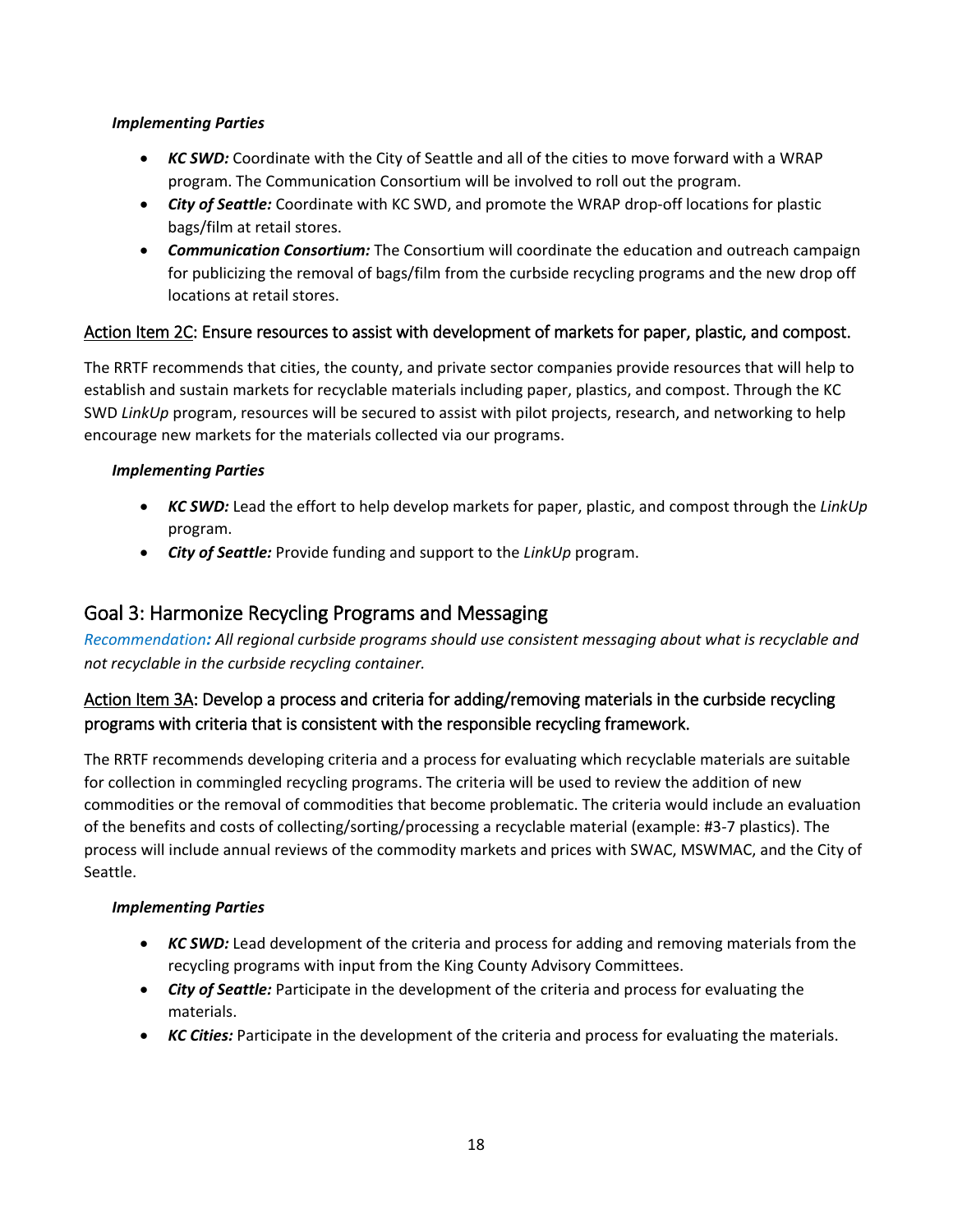## Action Item 3B: Continue the Communication Consortium to create unified messaging about curbside recycling to King County residents.

The RRTF recommends continuing the Communication Consortium that was establish in early 2018 as the first step to achieving the goal of harmonized messaging and programs. Members of the Consortium include communications staff from the KC SWD, City of Seattle, representatives from several King County Cities, the Sound Cities Association, and solid waste service providers.

In 2018, the Consortium developed a harmonized communications campaign and tool kit for agencies and elected officials to explain China's National Sword policies, the impacts to recycling programs, and why it is essential to reduce contamination in curbside recycling programs. The Consortium is now implementing consistent, regional messaging that instruct recyclers to make sure that their recyclable materials are "empty, clean, and dry" before putting them in the recycling container.

#### *Implementing Parties*

- *KC SWD*: Lead the Communication Consortium and contribute funding to implement outreach strategies.
- *City of Seattle:* Continue to participate in the Communication Consortium and provide funding as possible.
- *KC Cities:* Continue to participate in the Communication Consortium and provide funding and support for outreach efforts when possible.
- *Solid Waste Management Companies*: Continue to participate and support through their outreach efforts with their customers.

## Action Item 3C: Develop a system to coordinate with the City of Seattle on recycling programs and policies.

The RRTF is a coordinated effort between King County, King County Cities, and the City of Seattle. The City of Seattle is a member of the planning team and an active participant in the Task Force. Continued coordination between all members of the Task Force is essential to successfully implement the Action Items included in this Report and to achieve the identified Goals.

The City of Seattle will develop and utilize a parallel process for presenting Recommendations and Action Items for approval from its solid waste advisory committee (SWAC). Recommendations that are brought to King County SWAC and MSWMAC will be also be brought to the Seattle SWAC in the same time frame. Every effort should be made to adopt harmonized messaging, policies, and programs that support the Responsible Recycling Framework.

#### *Implementing Parties*

- *KC SWD*: Work with the City of Seattle to establish an ongoing work group to coordinate on the Recommendations that will be transmitted to the respective SWACs for approval. Continue to coordinate on the implementation of programs and policies that are approved by the SWACs.
- *City of Seattle:* Establish a mechanism for bringing Task Force recommendations to the City of Seattle SWAC.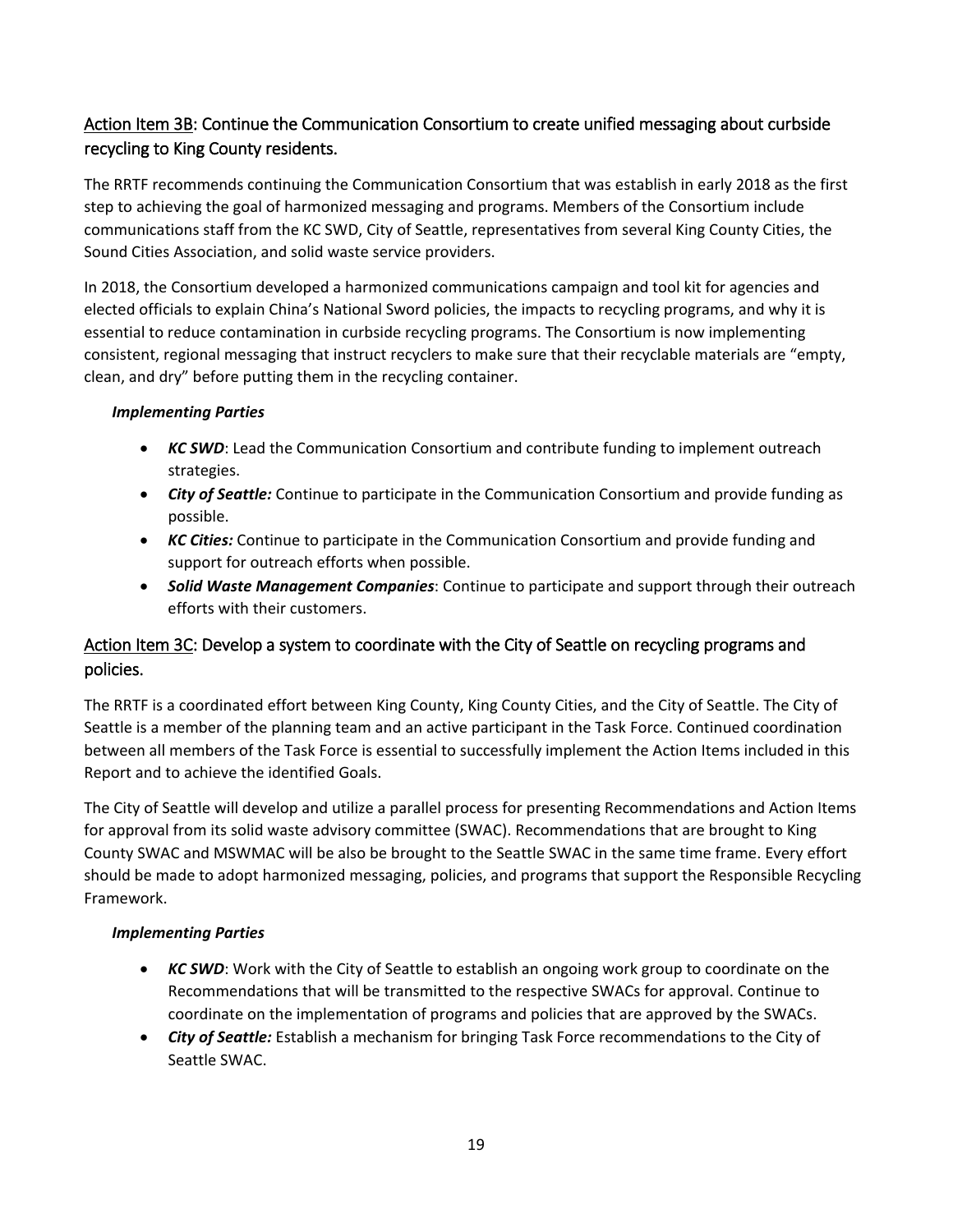## <span id="page-19-0"></span>Goal 4: Increase Demand for Recyclable Materials

Recommendations and Action Items for *Goal 4: Increase Demand for Recycled Materials*, will be implemented starting in 2020. Please refer to the Work Program Action Items on page 21.

## <span id="page-19-1"></span>Goal 5: Create Clean and Marketable Feedstocks

*Recommendation: Local governments and their service providers should require that the collecting, sorting, and processing of recyclable materials does not contribute to environmental pollution or endanger human health and safety and that materials are clean and suitable for remanufacture before being exported.*

## Action Item 5A: Update City and County Recycling Contracts and Codes to prioritize domestic sorting and processing and require documentation of the chain of custody from sorting facilities to legitimate end markets.

The Task Force recommends that cities and the county take measures to ensure that materials that are collected in recycling programs are actually recycled into new products and that it is done in a manner that is protective of human health and the environment. The following responsible recycling elements should be included in city or county recycling contracts as they are amended and/or new contracts are established:

- Prioritize that sorting and processing take place in the U.S. or Canada.
- Require that no mixed bales that contain non-recyclable materials are exported.
- Require downstream due diligence, documenting sale to end market.
- Consider risk sharing on commodity prices.

#### *Implementing Parties*

- *KC SWD:* KC SWD has executed a new contract to collect, transport, and process recyclable materials from customers at its transfer stations. The contract with the solid waste management company can serve as a model for other cities and counties to use to incorporate the responsible recycling elements.
- *KC Cities and City of Seattle:* Include the responsible recycling elements in RFPs and contracts for recycling services.

## Action Item 5B: Remove plastic bags/film and shredded paper from the materials that are accepted in recycling programs in King County and the City of Seattle.

An action item that can be immediately implemented to achieve the goal of clean and marketable materials is to remove plastic bags, film, and shredded paper from the region's curbside recycling programs. These materials cannot be recycled effectively through the commingled curbside recycling programs. Once they reach the Materials Recovery Facilities (MRFs) where all of the commingled materials are sorted, the plastic bags and film get tangled in the MRF equipment and it requires the staff to extract the bags/film from the equipment. The bags and film become dirty and end up being disposed rather than recycled. Shredded paper is too small to be sorted by the MRF equipment and ends up being disposed of as residuals. The labor and disposal costs to deal with these materials is significant and does not result in the materials being recycled.

The City of Seattle found that MRF operators are only able to remove about 25% of the plastic bags during the pre-sort process. The remaining bags consistently contaminate other baled material. They further found that while plastic bags and film make up roughly 0.2% of incoming material by weight (about one bale per day),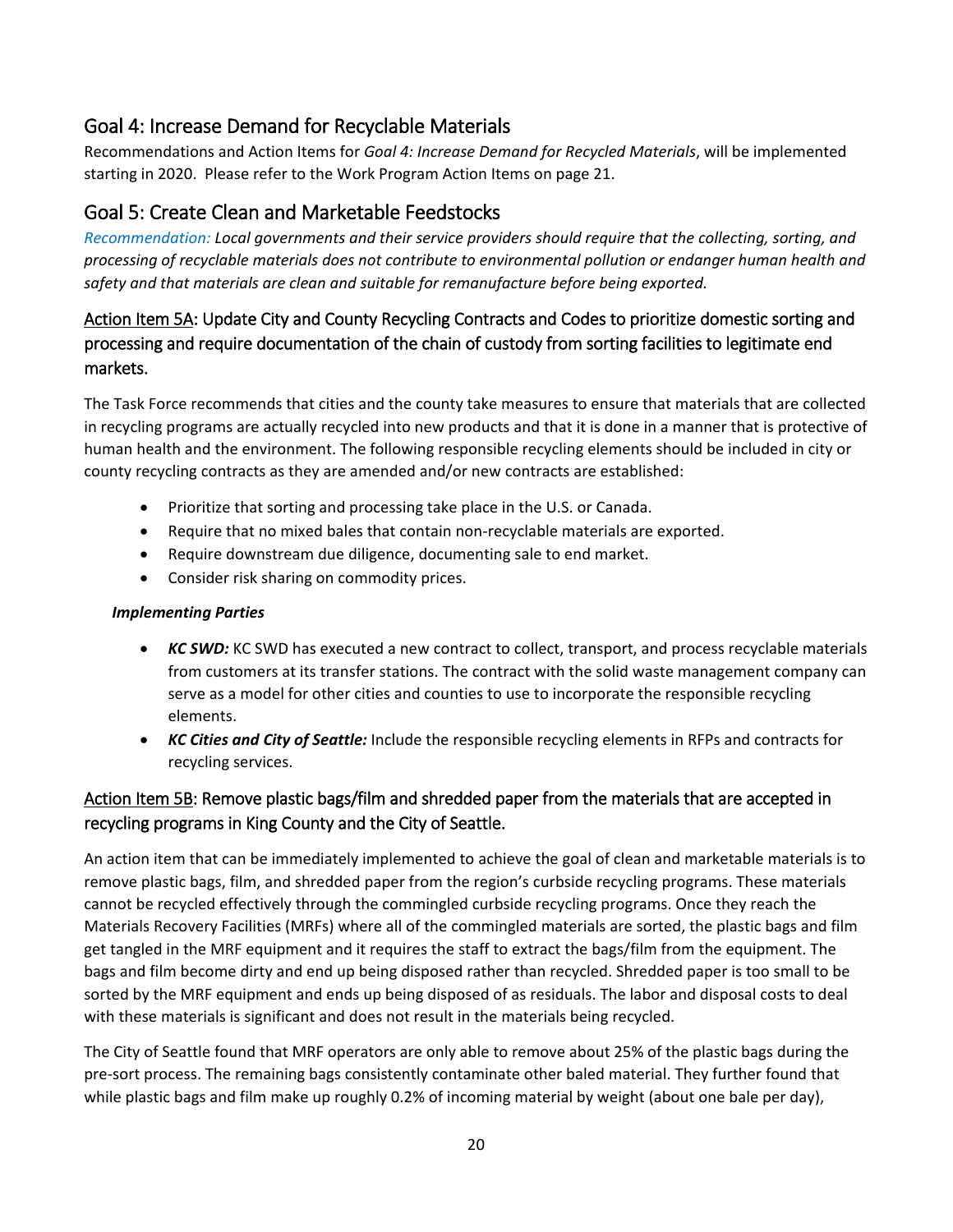approximately 20-30% of recycling center labor is attributed to these materials, costing \$700 - \$1,000 per ton to remove this material. A strategy and education campaign will be developed to remove these materials from the region's recycling programs.

#### *Implementing Parties*

- *KC SWD:* Coordinate the process to obtain approval from all of the cities to move forward with an education and outreach campaign.
- *KC Cities and City of Seattle:* The cities will determine whether recycling contracts will need to be amended to remove these materials from the curbside recycling list. Another option is to leave the materials in the contract but deemphasize recycling of bags/film and shredded paper in educational materials and promote alternative recycling options such as drop off of plastic bags/film at retail stores and community "shred events."
- *Communication Consortium:* The Consortium will coordinate the education and outreach campaign for publicizing the removal of these materials from the curbside recycling system.
- *Solid Waste Management Companies*: Provide support through outreach efforts with their customers.

## Action Item 5C: Support "Reusable Bag" legislation to reduce the number of plastic bags entering the garbage and recycling system*.*

KC SWD and the Cities should support legislation to ban single-use plastic bags. This action supports the goal of clean and marketable materials by reducing the number of plastic bags entering the system, thus reducing contamination while promoting the use of durable bags. A bill will be introduced in the 2019 legislative session that prohibits the use of single-use plastic carryout bags and will require a charge of 10 cents on all paper carryout bags to encourage shoppers to bring their own reusable carryout bags. The retailers will retain the 10 cents charge. The bill requires that bags be made with paper that include recycled fiber and requires that compostable bags be tinted either green or brown to reduce confusion by consumers.

#### *Implementing Parties*

• *KC SWD, Cities, City of Seattle:* Encourage elected officials to support the bill, put it on legislative agenda, ask Washington State Association of Counties (WSAC) and Association of Washington Cities (AWC) to support.

## Action Item 5D: Develop a methodology for documenting the chain of custody to monitor adherence to recognized environmental and human health and safety standards*.*

The RRTF recommends that a methodology be developed to ensure that if there are no domestic markets for sorting and processing recyclable materials and materials must be exported to other countries, they are sent only to countries that have established and enforced standards and regulations that are protective of human health and the environment. Research will be conducted to identify standards that already exist such as those developed by the [International Organization for Standardization \(ISO\)](https://www.iso.org/home.html) and the [Organisation for Economic Co](http://www.oecd.org/unitedstates/)[operation and Development \(OECD\).](http://www.oecd.org/unitedstates/) The information will be used to develop the methodology for exporting recyclable commodities and for requiring specific documentation to ensure the materials are being processed responsibly.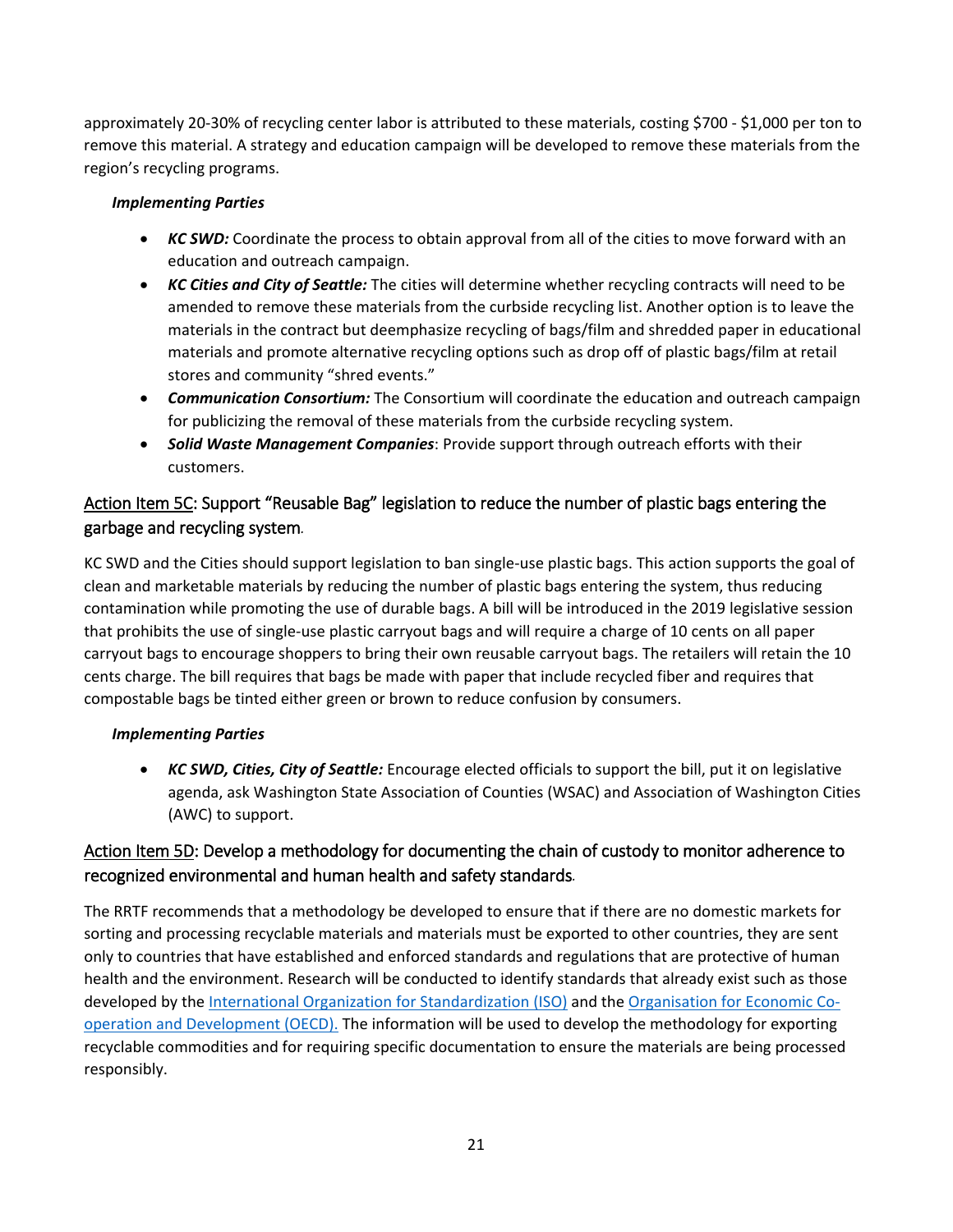#### *Implementing Parties*

- *KC SWD:* KC SWD will lead the research efforts and provide recommendations for review by the King County Advisory Committees.
- *KC Cities and City of Seattle:* Representatives from the Cities will contribute to the research efforts.
- *Solid Waste Management Companies:* Representatives will participate in the process to develop the methodology and providing information to support this effort.

## Action Item 5E: Develop a consistent process for evaluating and granting surcharges on recycling rates and waivers to allow for periodic disposal of recyclable materials.

The RRTF recommends developing a consistent process and criteria for evaluating whether to grant permission to dispose of recyclable materials when recyclable materials become damaged and/or are unable to be recycled. In addition, criteria and a process should be developed for granting a temporary surcharge or rate increase in cases where there is a significant, sudden shift in the availability of markets for recyclable materials.

#### *Implementing Parties*

- *KC SWD:* Take the lead and work with the cities to establish the process and criteria for granting waivers to allow disposal of damaged recyclable materials.
- *KC Cities:* Work with KC SWD to develop the process and criteria.
- **WUTC:** Work with KC SWD to determine if adjustments are needed to their process for granting surcharges.
- *Solid Waste Management Companies:* Work with KC SWD and cities to develop the process and criteria.

## Action Item 5F: Measure real recycling by tracking and documenting MRF residuals, measuring contamination in bale breaks, and conducting periodic MRF material characterization studies.

Action Item 5F will be implemented starting in 2020. Please refer to the Work Program Action Items on page 21.

#### Action Item 5G: Track the market price and conditions of recyclable materials on a monthly basis.

The RRTF recommends tracking the sale prices of recyclable materials on a monthly basis to understand and prepare for downturns in the recyclable materials markets.

#### *Implementing Parties*

- *KC SWD:* Collaborate with the City of Seattle and the WUTC to understand the market data they already track. Develop a method for regularly sharing with cities and other interested parties. In addition, KC SWD could track other sources of this data.
- *City of Seattle:* Collaborate with KC SWD to share the market data they track.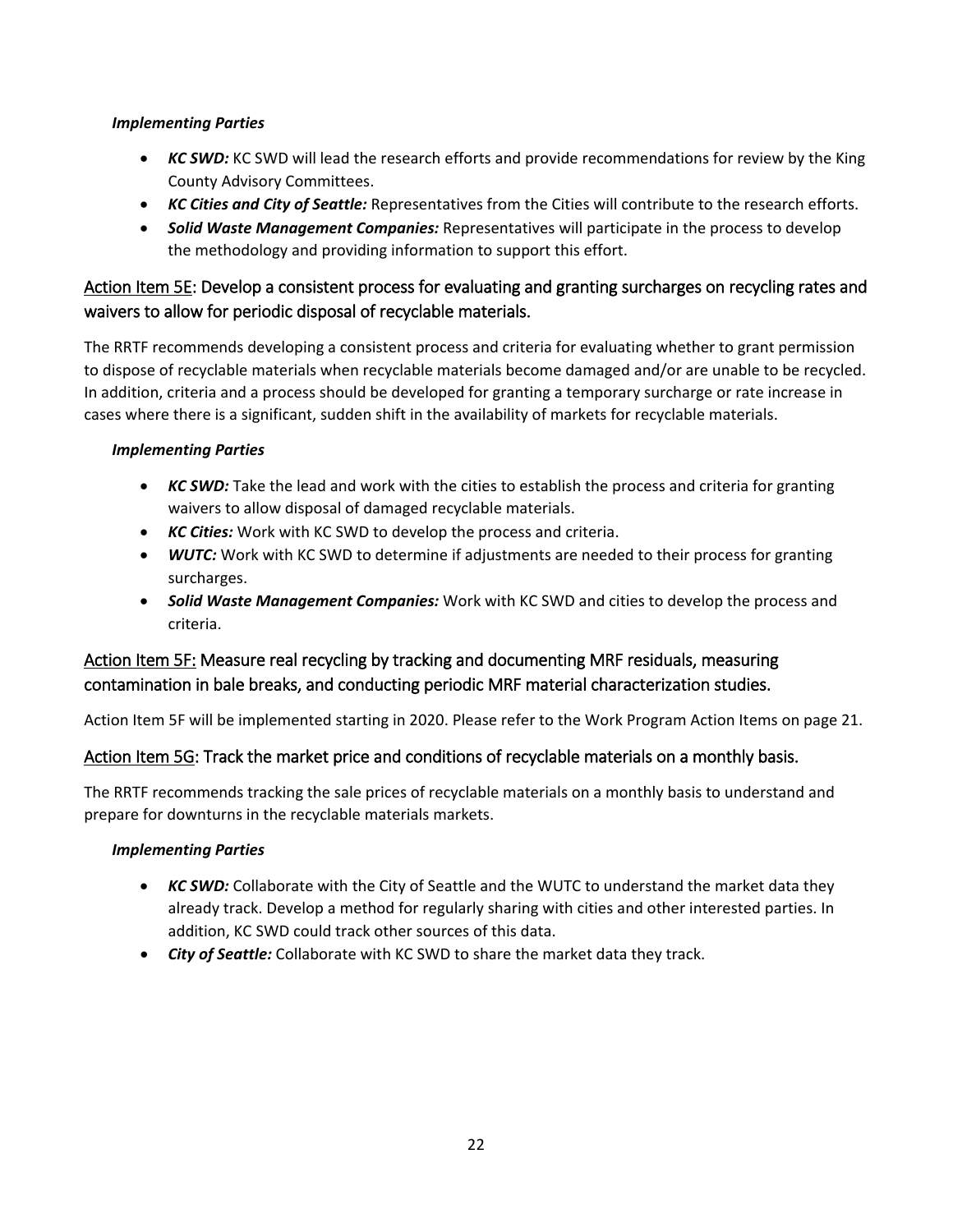## <span id="page-22-0"></span>Goal 6: Improve Upstream Design

*Recommendation: Local government should partner with national organizations to get local companies to commit to using recycled materials in new products and develop product messaging and package design that supports a system of responsible recycling.*

## Action Item 6A: Engage with the Sustainable Packaging Coalition and their How2Recycle programs to help educate brands and packaging designers on recyclability of packaging, the use of recycled materials in packaging, and designing packaging that is less toxic and more recyclable (e.g., no PVC plastic)

The RRTF recommends engaging package designers with the goal of increasing their understanding of the types of packaging that can and cannot be sorted and processed, the importance of using recycled materials in packaging, and the importance of using materials that are less toxic and more recyclable (no PVC plastic for example).

The first step to achieve this action is to attend, network, and present at the Sustainable Packaging Coalition (SPC) conference, taking place in Seattle in April, 2019.

#### *Implementing Parties*

- *KC SWD:* KC SWD will continue its membership in the SPC and speak at the SPC conference in April 2019. KC SWD staff will continue to collaborate with SPC leaders and will coordinate with them on packaging design and recycling initiatives such as the WRAP program.
- *City of Seattle:* Seattle staff will continue to participate in the SPC to support their members' efforts in our region. Engage with KC SWD and Cities to support SPC's efforts in our region.
- *KC Cities:* Support Seattle's leadership in participating in the SPC.

## <span id="page-22-1"></span>2020 Work Program Action Items

The following action items will be implemented in 2020 and beyond.

- **Action Item 1E:** Develop a feasible model for beverage container stewardship in Washington similar to the Oregon Beverage Recycling Cooperative model.
- **Action Item 4A:** Establish recycled-content legislation that requires that certain products be made with a certain amount of recycled material.
- **Action Item 4B**: Establish or update procurement ordinances that require the purchase of products made with post-consumer recycled materials and train staff on implementing the ordinances.
- **Action Item 4C:** Work with the Association of Plastic Recycler's Demand Champions program to encourage King County companies to procure items made with recycled plastics such as pallets, garbage cans and other "work in process" items.
- **Action Item 4D:** Explore other procurement opportunities similar to the Demand Champions, for buying products made with recycled materials such as office paper, cardboard, shipping containers etc.
- **Action Item 5F:** Measure real recycling by tracking and documenting MRF residuals, measuring contamination in bale breaks, and conducting periodic MRF material characterization studies.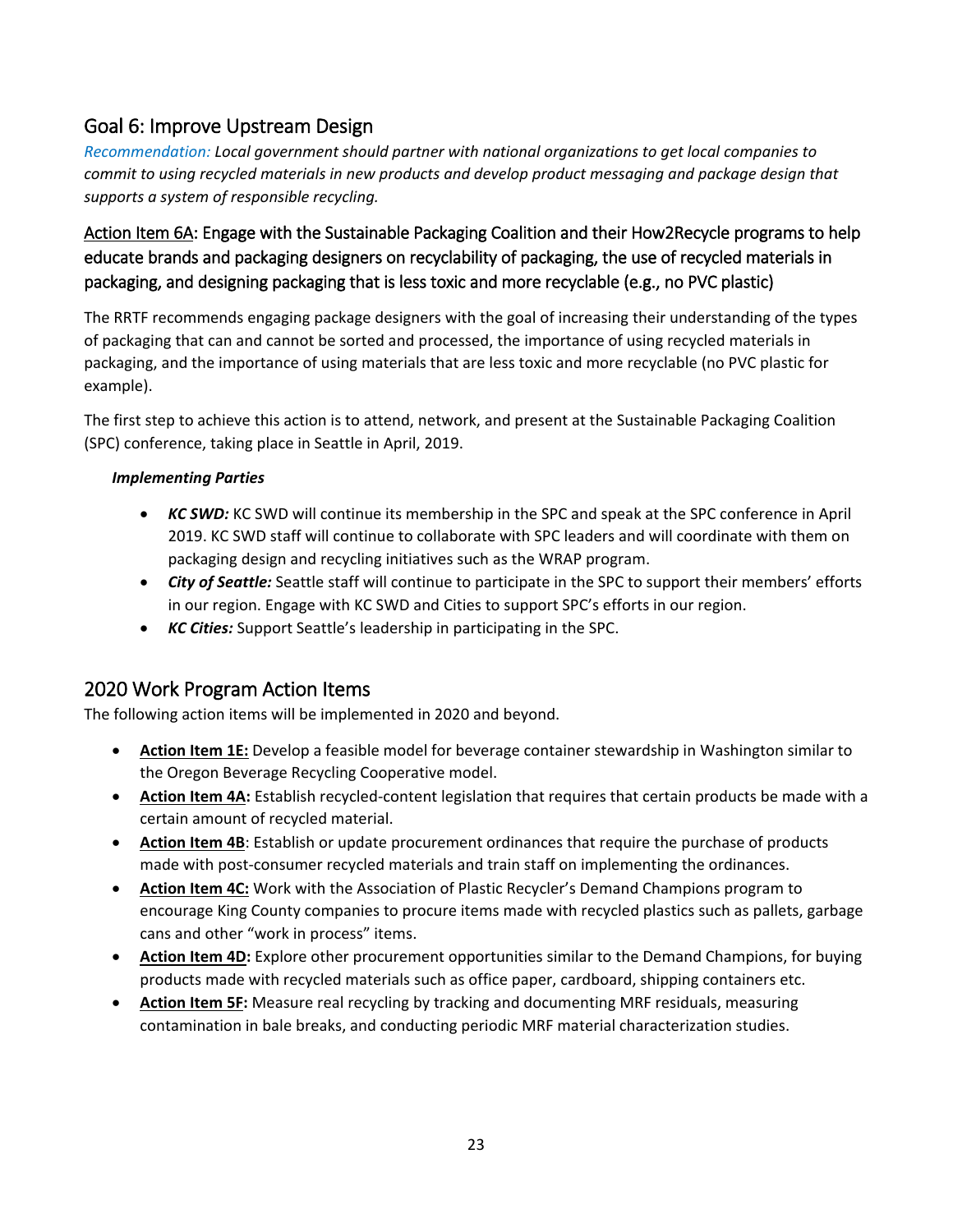## <span id="page-23-0"></span>Mechanisms for Implementation

The recommendations in this Report can be implemented via the "committees" described below. The RRTF also recommends continued collaboration with the City of Seattle to ensure consistent implementation of the Responsible Recycling Recommendations. This could be accomplished by having a staff member from the City of Seattle participate on the following committees.

- Continue the **Communication Consortium** to provide consistent messaging across the County, including the City of Seattle.
- Create a **Responsible Recycling Committee** made up of members of the RRTF to track the progress toward implementing the approved recommendations. The Committee could meet on a regular basis to track progress and would report back to the King County and Seattle leadership and SWAC.
	- o Track implementation of the work program.
	- o Track recycling legislation that conforms with the Responsible Recycling Framework and make recommendations about whether to support, modify, or take other actions on the legislation.
	- o Engage elected officials in supporting policy-related recommendations and action items.

## <span id="page-23-1"></span>Next Steps for Adoption and Implementation

- **Q1 2019:** Bring recommendations and action items to King County Advisory Committees (SWAC and MSWMAC).
- **January 2019:** KC SWD to present on 2019 bills that pertain to Responsible Recycling.
- **February 2019:** Develop the Responsible Recycling Committee, establish charter, work program, and meeting schedules.
- **February 2019:** KC SWD develops work program to implement the Priority Recommendations for 2019.
- **February 2019:** KC SWD sets the agenda items for 2019 SWAC and MSWMAC meetings.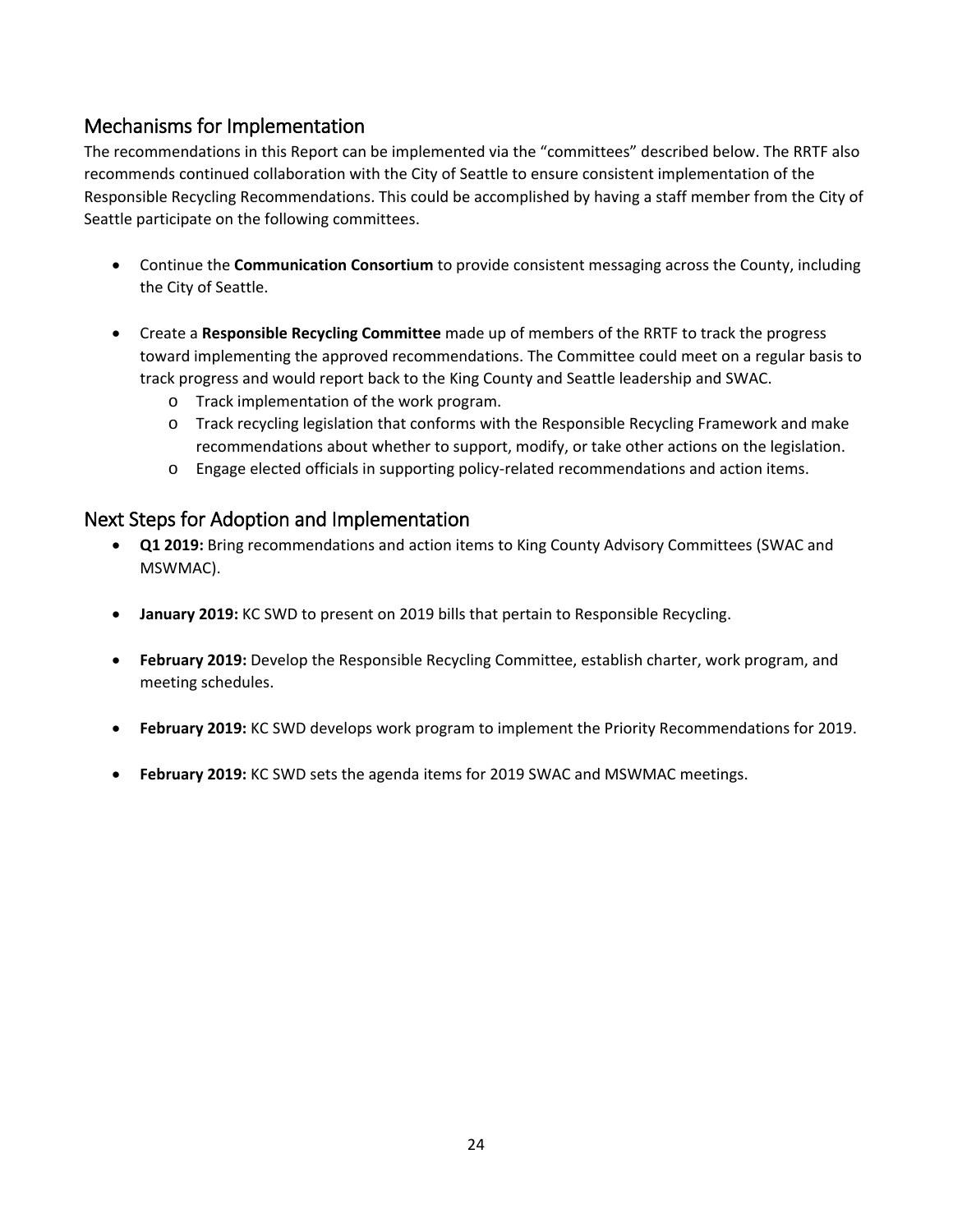## <span id="page-24-0"></span>APPENDIX A: MEETING STRUCTURE AND MEMBERS

The Responsible Recycling Task Force met nine times during the time period from April 2018 – December 2018. Each meeting was designed to address a different topic related to the responsible recycling framework. Guest speakers and Task Force members were invited to present at each meeting to share information and spur discussion around alternate methods of recycling and other innovative ways to build a system of responsible recycling.

Task Force members and guest speakers include:

| <b>Task Force Members</b> |                |                                                  |
|---------------------------|----------------|--------------------------------------------------|
| April                     | Atwood         | Seattle University, SWAC Vice Chair              |
| Stacey                    | Auer           | City of Redmond                                  |
| Elaine                    | Borjeson       | City of Bellevue                                 |
| Joe                       | Casalini       | <b>Republic Services</b>                         |
| Sabrina                   | Combs          | City of Bothell                                  |
| Uki                       | Dele           | City of Shoreline                                |
| Tony                      | Donati         | City of Kent                                     |
| Mary                      | Evans          | <b>Waste Management</b>                          |
| Susan                     | Fife-Ferris    | <b>Seattle Public Utilities</b>                  |
| Jeff                      | Gaisford       | <b>KCSWD</b>                                     |
| Mason                     | Giem           | City of SeaTac                                   |
| Sego                      | Jackson        | <b>Seattle Public Utilities</b>                  |
| Carla                     | Johnson        | <b>Republic Services</b>                         |
| Phillippa                 | Kassover       | City of Lake Forest Park, SWAC                   |
| Kevin                     | Kelly          | Recology, SWAC Chair                             |
| Linda                     | Knight         | City of Renton, MSWMAC Vice Chair                |
| Ann                       | Larue          | Washington Utilities & Transportation Commission |
| John                      | MacGillivray   | City of Kirkland                                 |
| Ken                       | Marshall       | <b>KC SWAC</b>                                   |
| Michelle                  | Metzler        | <b>Waste Management</b>                          |
| Joan                      | Nelson         | City of Auburn                                   |
| Emily                     | Newcomer       | <b>Waste Management</b>                          |
| Joyce                     | <b>Nichols</b> | City of Bellevue                                 |
| Sarah                     | Ogier          | City of Bellevue                                 |
| Janet                     | Prichard       | <b>Republic Services</b>                         |
| Cameron                   | Reed           | City of Shoreline                                |
| Andy                      | Rheaume        | City of Redmond                                  |
| Lisa                      | Sepanski       | <b>KCSWD</b>                                     |
| Gary                      | Schimek        | City of Redmond                                  |
| Stephanie                 | Schwenger      | City of Bellevue                                 |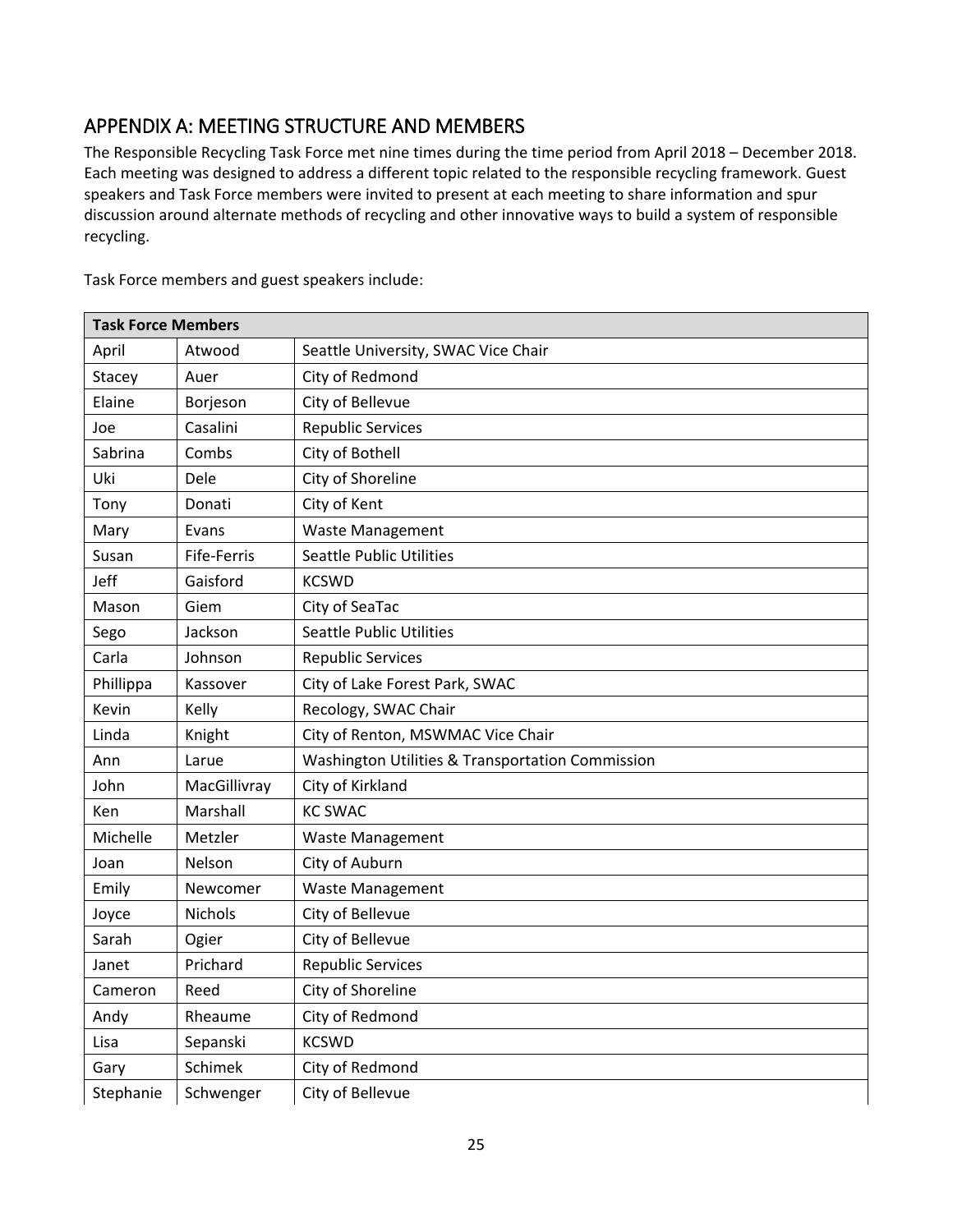| Matt                  | Stern                                        | <b>Waste Management</b>                                                               |
|-----------------------|----------------------------------------------|---------------------------------------------------------------------------------------|
| Penny                 | Sweet                                        | City of Kirkland                                                                      |
| Hans                  | VanDusen                                     | <b>Seattle Public Utilities</b>                                                       |
| Rob                   | Van Orsow                                    | City of Federal Way                                                                   |
| Mike                  | Young                                        | Washington Utilities & Transportation Commission                                      |
|                       | <b>Included on Task Force Communications</b> |                                                                                       |
| Cynthia               | Foley                                        | <b>Sound Cities Association</b>                                                       |
| Jennifer              | Jessen                                       | <b>Public Health</b>                                                                  |
| Alli                  | Kingfisher                                   | Department of Ecology                                                                 |
| <b>Brad</b>           | Lovaas                                       | <b>WRRA</b>                                                                           |
| Meg                   | Moorehead                                    | <b>KCSWD</b>                                                                          |
| Yolanda               | Pon                                          | <b>Public Health</b>                                                                  |
| Kerwin                | Pyle                                         | <b>KCSWD</b>                                                                          |
| Terra                 | Rose                                         | King County Council                                                                   |
| John                  | Walsh                                        | <b>KCSWD</b>                                                                          |
| Dorian                | Waller                                       | <b>KCSWD</b>                                                                          |
| <b>Guest Speakers</b> |                                              |                                                                                       |
| Priyanka              | Bakaya                                       | CEO and Founder, Renewlogy (10/26/18 meeting)                                         |
| Sam                   | <b>Baker</b>                                 | Recycle BC (8/24/18 meeting)                                                          |
| Cherilyn              | <b>Bertges</b>                               | BottleDrop Give Program Manager, OBRC (10/26/18 meeting)                              |
| Jeff                  | <b>Brown</b>                                 | Epicenter Services, LLC (6/18/18 meeting)                                             |
| Tamara                | <b>Burns</b>                                 | VP Supply Chain, Recycle BC (8/24/18 meeting)                                         |
| Kim                   | Carswell                                     | Director of Packaging, Target (11/15/18 meeting)                                      |
| Eric                  | Elliott                                      | Recycling Coordinator and Compost Technician, Seattle University (7/18/18<br>meeting) |
| Scott                 | Farling                                      | Titus MRF Services (7/18/18)                                                          |
| Nina                  | Goodrich                                     | Executive Director, Sustainable Packaging Coalition (8/24/18 meeting)                 |
| Norma                 | Smith                                        | WA House of Representatives, 10 <sup>th</sup> Legislative District (9/19/18 meeting)  |
| Heather               | Trim                                         | Executive Director, Zero Waste Washington (9/19/18 meeting)                           |
| Kim                   | Van Ekstrom                                  | KCSWD/Communication Consortium (6/1/18 meeting)                                       |

For specific meeting topics and agenda details, please review Appendix B: Meeting Agendas and Topics.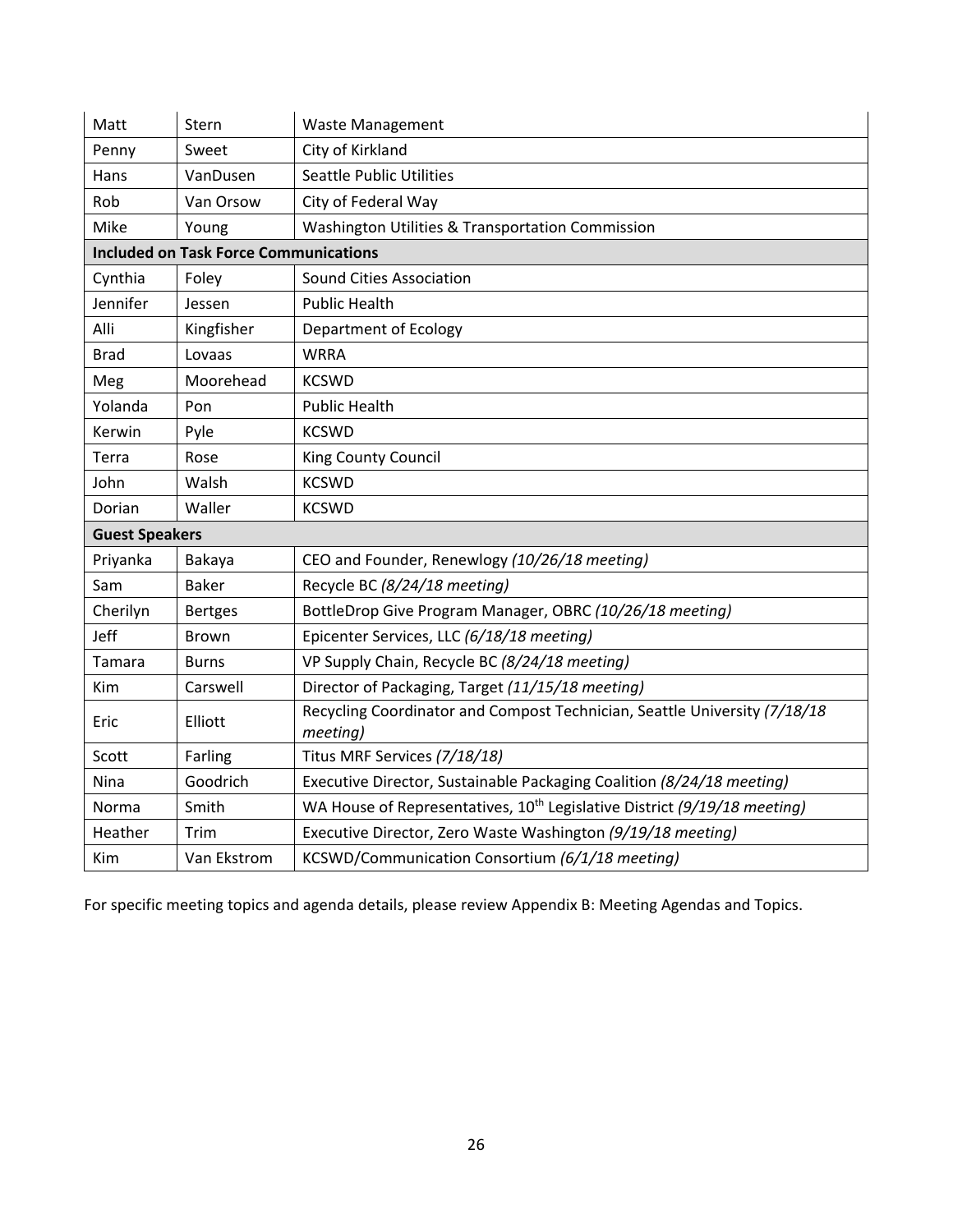## <span id="page-26-0"></span>APPENDIX B: MEETING AGENDAS AND TOPICS

#### **Meeting 1**

- o **Date:** April 30, 2018
- o **Meeting Topic:** Task Force Introduction and The Responsible Recycling Framework
- o **Agenda and Presenters:**
	- **Welcome and Introduction**
	- Task Force Goals and Final Outcomes  *Jeff Gaisford (KCSWD)*
	- Responsible Recycling Framework *Lisa Sepanski (KCSWD)*
	- Current Conditions in King County *Sego Jackson (SPU), Matt Stern (Waste Management), Janet Prichard (Republic Services), Kevin Kelly (Recology)*
	- Communication Updates *Jeff Gaisford*
	- **Task Force Meeting Schedule and Proposed Topics**
- o **[Meeting Minutes](https://kingcounty.gov/%7E/media/depts/dnrp/solid-waste/about/planning/documents/task-force-minutes-2018-04-30.ashx?la=en)**
- o **[Meeting Presentation](https://kingcounty.gov/%7E/media/depts/dnrp/solid-waste/about/planning/documents/task-force-presentation-2018-04-30.ashx?la=en)**

#### **Meeting 2**

- o **Date:** June 1, 2018
- o **Meeting Topic:** What's in the Bin?
- o **Agenda and Presenters:** 
	- Welcome and Introduction
	- **Task Force Problem Statement**
	- **Responsible Recycling Task Force Meeting Schedule**
	- What's in the Bin? *Lisa Sepanski (KCSWD)*
	- Communication Consortium Update *Kim van Ekstrom (KC)*
	- **Wrap Up and Next Steps**
- o **[Meeting Minutes](https://kingcounty.gov/%7E/media/depts/dnrp/solid-waste/about/planning/documents/task-force-minutes-2018-06-01.ashx?la=en)**
- o **[Meeting Presentation](https://kingcounty.gov/%7E/media/depts/dnrp/solid-waste/about/planning/documents/task-force-presentation-2018-06-01.ashx?la=en)**

#### **Meeting 3**

- o **Date:** June 18, 2018
- o **Meeting Topic:** Contracts, Waivers and Surcharges
- o **Agenda and Presenters:** 
	- **Welcome and Introduction**
	- Waivers Panel  *Jeff Gaisford and Meg Moorehead (KCSWD)*
	- Surcharges *Mike Young (WA UTC)*
	- Contract Panel *Hans Van Dusen (SPU) and Jeff Brown (Epicenter Services, LLC)*
	- **Wrap Up and Next Steps**
- o **[Meeting Minutes](https://kingcounty.gov/%7E/media/depts/dnrp/solid-waste/about/planning/documents/task-force-minutes-2018-06-18.ashx?la=en)**
- o **[Meeting Presentation](https://kingcounty.gov/%7E/media/depts/dnrp/solid-waste/about/planning/documents/task-force-presentation-2018-06-18.ashx?la=en)**
- **Meeting 4**
	- o **Date**: July 18, 2018
	- o **Meeting Topic:** Domestic Processing Infrastructure: Fiber & Plastics
	- o **Agenda and Presenters:**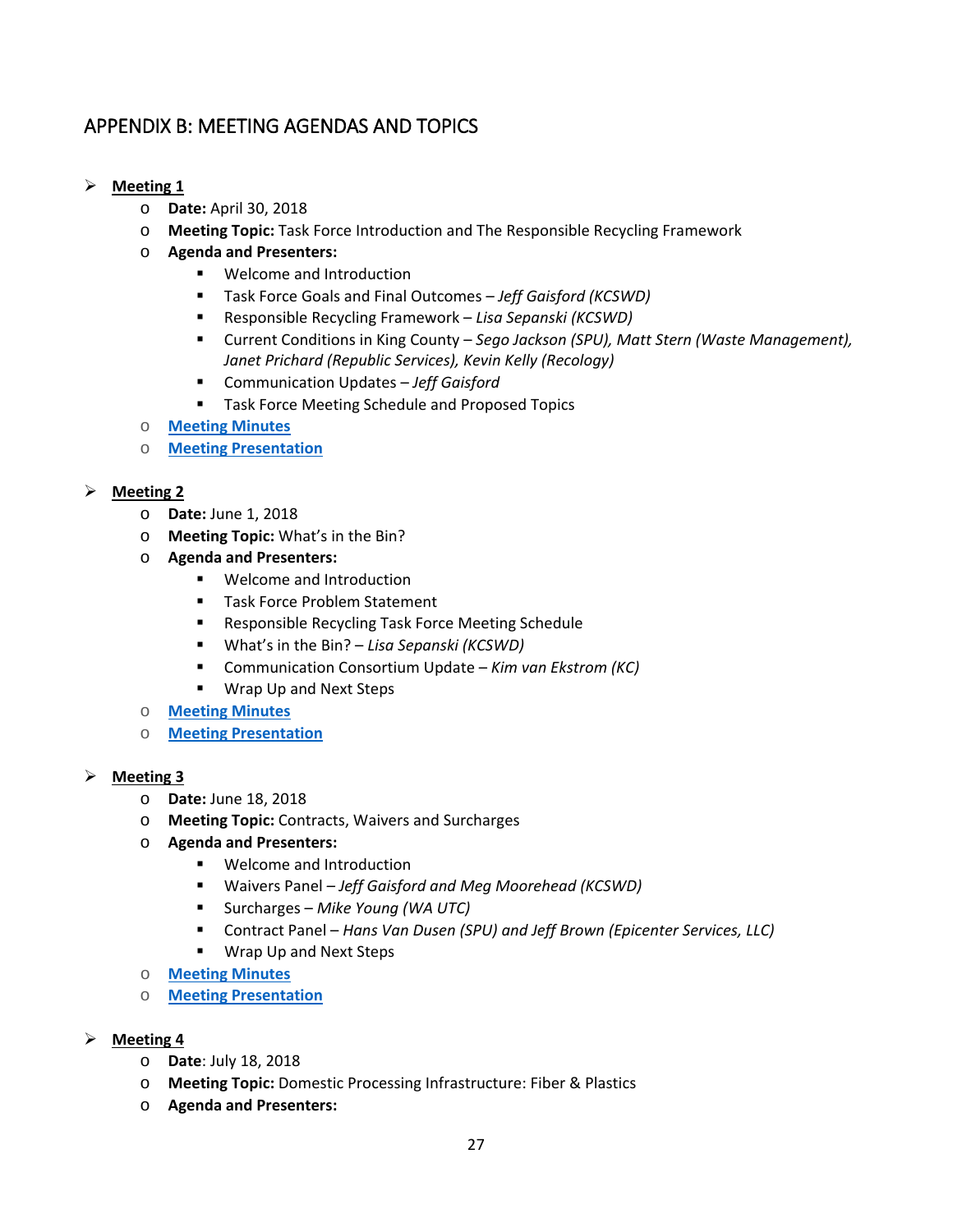- **Welcome and Introduction**
- Fiber Markets Overview *Kevin Kelly (Recology) and Eric Elliot (Seattle University)*
- Plastic Sorting, Processing and Markets *Sego Jackson (SPU) on behalf of Merlin Plastics*
- Secondary Sorting and Processing *Scott Farling (Titus MRF Services)*
- Existing Research and Further Study *Lisa Sepanski (KCSWD)*
- **Wrap Up and Next Steps**
- o **[Meeting Minutes](https://kingcounty.gov/%7E/media/depts/dnrp/solid-waste/about/planning/documents/task-force-minutes-2018-07-18.ashx?la=en)**
- o **[Meeting Presentation](https://kingcounty.gov/%7E/media/depts/dnrp/solid-waste/about/planning/documents/task-force-presentation-2018-07-18.ashx?la=en)**

#### **Meeting 5**

- o **Date:** August 24, 2018
- o **Meeting Topic:** Working with Producers
- o **Agenda and Presenters:** 
	- **Welcome and Introduction**
	- Recycle BC Overview and Framework  *Tamara Burns and Sam Baker (Recycle BC)*
	- National and Private Sector Sustainable Packaging Efforts *Nina Goodrich (Sustainable Packaging Coalition)*
	- **Wrap Up and Next Steps**
- o **[Meeting Minutes](https://kingcounty.gov/%7E/media/depts/dnrp/solid-waste/about/planning/documents/task-force-minutes-2018-08-24.ashx?la=en)**
- o **[Meeting Presentation](https://kingcounty.gov/%7E/media/depts/dnrp/solid-waste/about/planning/documents/task-force-presentation-2018-08-24.ashx?la=en)**

#### **Meeting 6**

- o **Date:** September 19, 2018
- o **Meeting Topic:** Policy Approaches in Support of Responsible Recycling
- o **Agenda and Presenters:** 
	- **Welcome and Introduction**
	- Legislation for Recycling and Recycling Markets *Representative Norma Smith (WA House of Representatives)*
	- Plastic Packaging Stewardship *Sego Jackson (SPU)*
	- Local and Statewide Reusable Bag Ordinances  *Heather Trim (Zero Waste Washington)*
	- **Recommendations Review**
	- **Wrap Up and Next Steps**
- o **[Meeting Minutes](https://kingcounty.gov/%7E/media/depts/dnrp/solid-waste/about/planning/documents/task-force-minutes-2018-09-19.ashx?la=en)**
- o **[Meeting Presentation](https://kingcounty.gov/%7E/media/depts/dnrp/solid-waste/about/planning/documents/task-force-presentation-2018-09-19.ashx?la=en)**

#### **Meeting 7**

- o **Date:** October 26, 2018
- o **Meeting Topic:** Recycling Systems and New Technologies
- o **Agenda and Presenters:** 
	- **Welcome and Introduction**
	- Technologies: Renewlogy & Chemical Recycling *Priyanka Bakaya (Renewlogy)*
	- Recycling Systems: Oregon's Beverage Recycling Cooperative & BottleDrop Program *Cherilyn Bertges (OBRC)*
	- **October 26 Recommendation Discussion**
	- **Recommendations Review**
	- **Wrap Up and Next Steps**